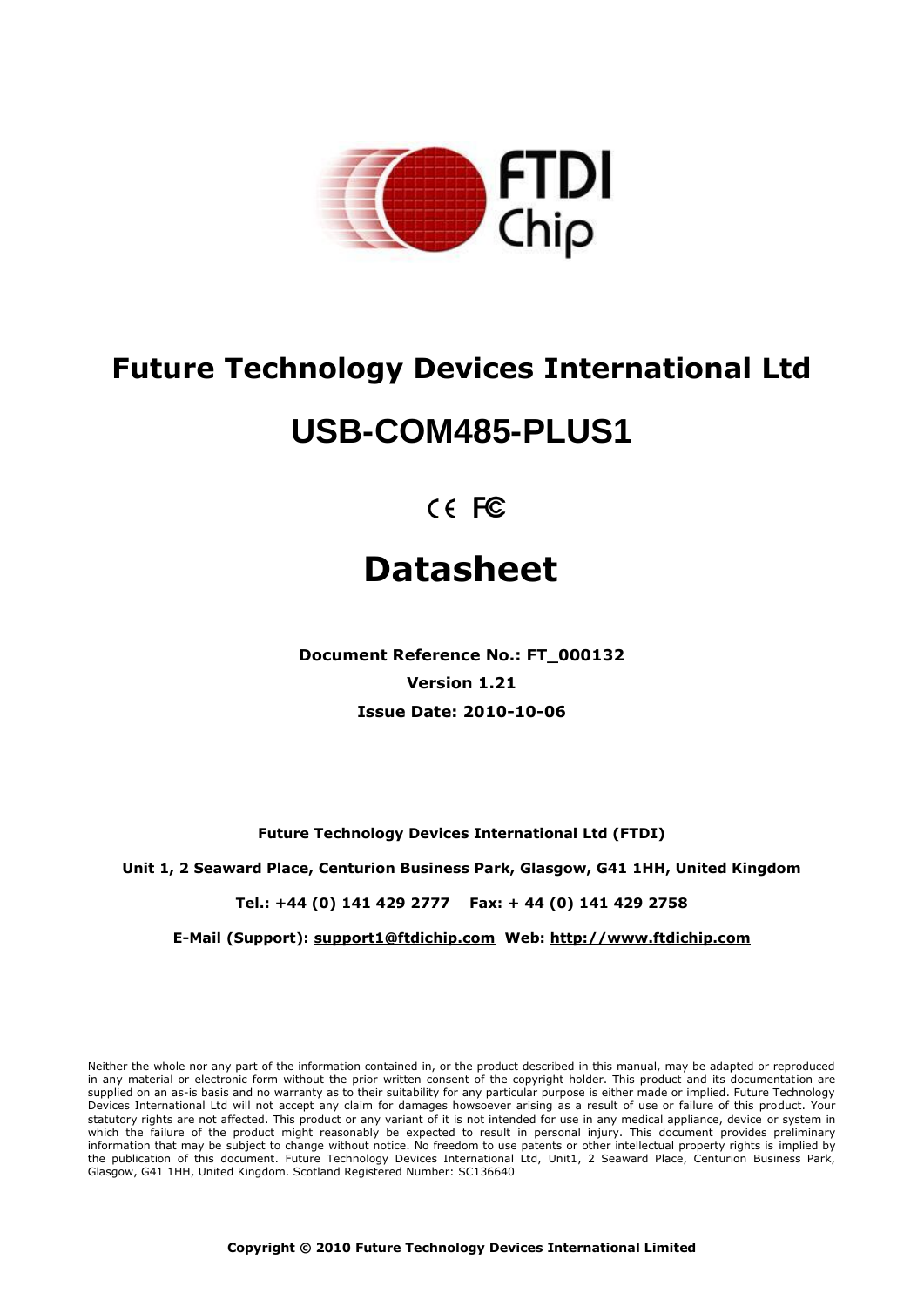

# <span id="page-1-0"></span>**1 Introduction**

# <span id="page-1-1"></span>**1.1 Functional Description**

The USB-COM-Plus modules are a family of communication devices. This model, USB-COM485-Plus1, provides a simple method of adapting legacy serial devices with RS485 interfaces to modern USB ports. This is accomplished by incorporating the industry standard FTDI FT232R USB-Serial bridge chip.

The integrated electronics of the USB-COM485-PLUS1 utilise the FTDI FT232R and includes RS485 level shifters plus TXD/RXD LEDs to provide a visual indication of data traffic through the module.



#### <span id="page-1-2"></span>**Figure 1.1 USB-COM485-Plus1**

The module uses a standard USB-B device connector for connection to an upstream host or hub port. RS485-level signals are available on an industry-standard DE-9P connector. The maximum RS485-level data rate is 3Mbps.

Pin 9 of the DE-9P connector can provide +5V DC at 250mA.

The USB-COM485-Plus1 module requires USB device drivers, available free from [www.ftdichip.com,](http://www.ftdichip.com/) which are used to make the USB-COM485-Plus1 appear as a Virtual COM Port (VCP). This allows existing serial communications software, such as HyperTerminal, to exchange data through the USB-COM485-Plus1 to a legacy RS485 peripheral device.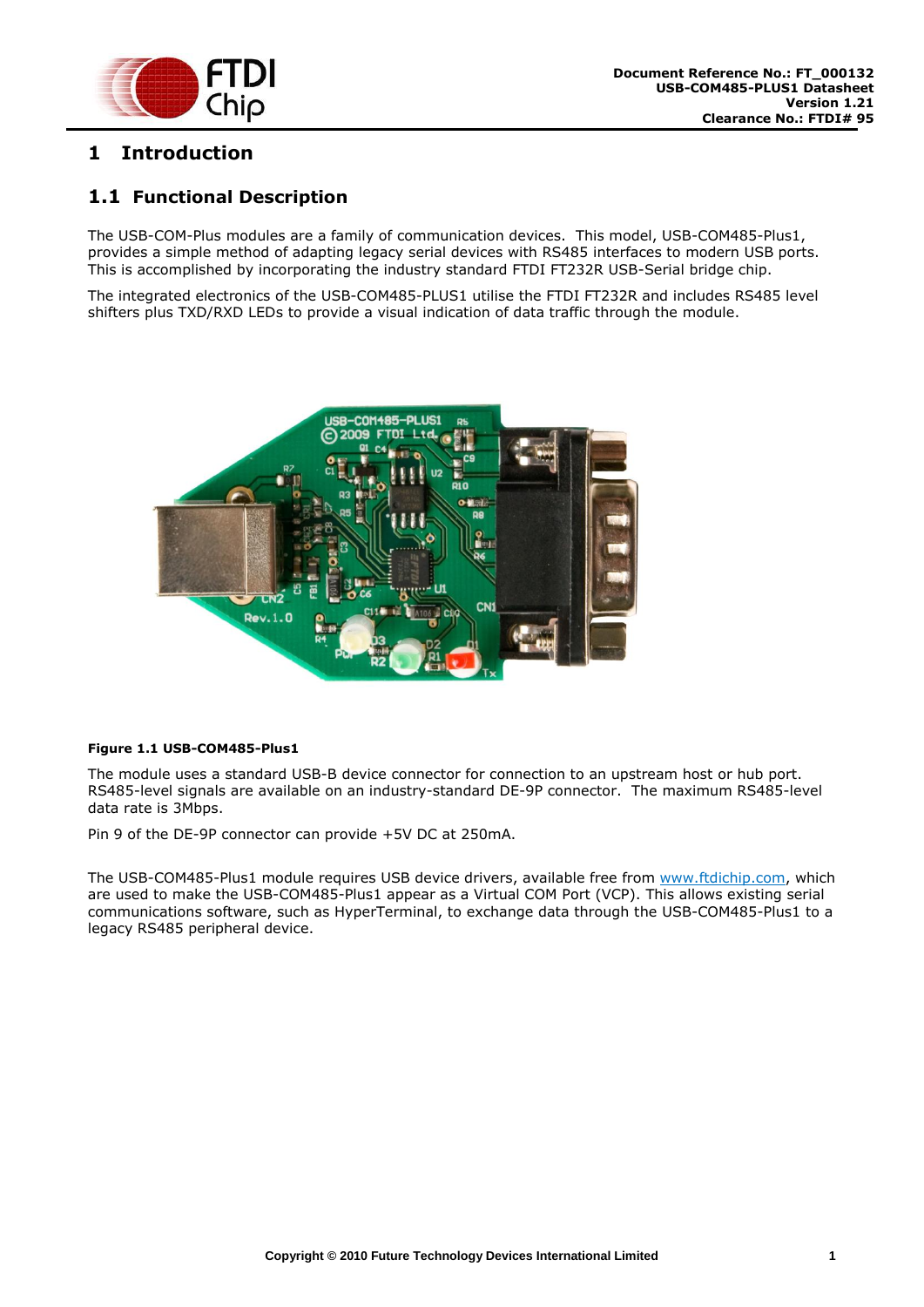

# <span id="page-2-0"></span>**1.2 LED Description**

The USB-COM485-Plus1 uses three LEDs to indicate a valid link as well as data traffic according to the following table:

| <b>LED Color</b> | <b>Function</b>     | <b>Description</b>                                                                         |  |
|------------------|---------------------|--------------------------------------------------------------------------------------------|--|
| Yellow           | Enumerated          | ON when USB-COM485-Plus1 is configured and ready                                           |  |
| Green            | <b>TxD Activity</b> | Flashes when data is transmitted from the USB-COM485-Plus1 to the<br>attached RS485 device |  |
| Red              | <b>RxD Activity</b> | Flashes when data is transmitted from the attached RS485 device to the<br>USB-COM485-Plus1 |  |

<span id="page-2-4"></span>**Table 1.1 LED Description**

# <span id="page-2-1"></span>**1.3 Block Diagram**



<span id="page-2-3"></span>**Figure 1.2 USB-COM485-Plus1 Block Diagram**

#### <span id="page-2-2"></span>**1.3.1 Block description**

#### **USB B Client Connector**

This connector provides the interface for connection to a USB Host or Hub port. The maximum cable length is 5 meters, according to the USB 2.0 specification.

#### **FTDI FT232R**

The FTDI FT232R provides the USB-to-Serial conversion. Operating system device drivers are required in order to work with the FT232R to provide the Virtual COM Port serial functionality.

#### **RS485 Level Shifter**

The RS485 level shifter converts the signals provided by the FT232R into the voltage levels required by RS485 devices.

#### **DE-9P Connector (Male)**

The DE-9P connector is configured in an industry standard (TIA/EIA-485) pin-out to provide connection to RS485 peripherals through standard cables. See section [3.1.2](#page-11-0)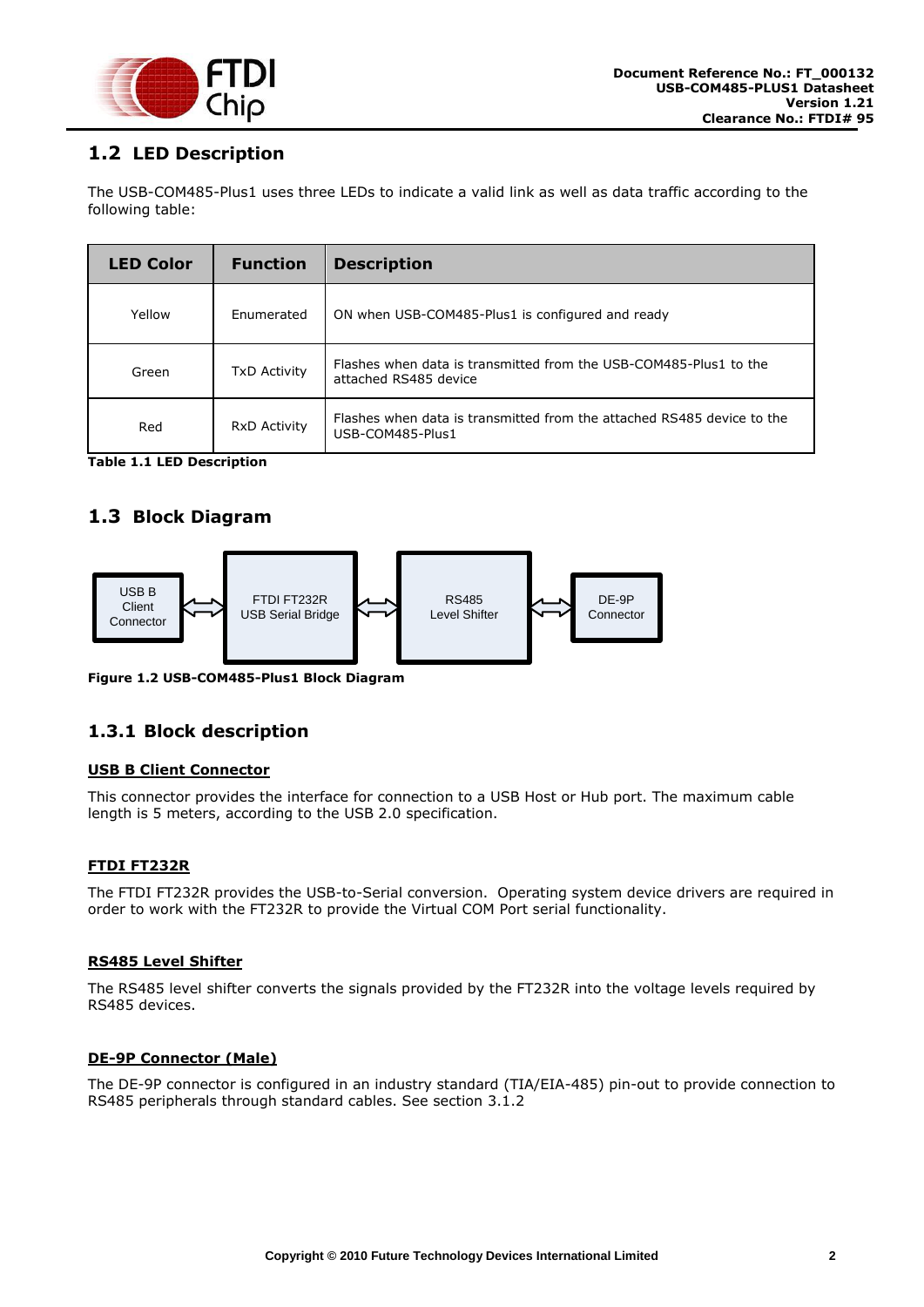

## <span id="page-3-0"></span>**1.4 Features**

 $\bullet$ 

- Adds one RS-485 serial port by connecting to USB  $\bullet$
- Easy plug & play installation and RS-485 device connection  $\bullet$
- Works with USB 1.1 & 2.0 Host and Hub ports  $\bullet$
- Industry Standard FTDI chip set & device drivers for maximum compatibility  $\bullet$
- Microsoft Windows® WHQL-certified, Mac OS X, Linux and Windows CE device drivers  $\bullet$
- Installs as a standard Windows COM port  $\bullet$
- COM port number can be changed to any available COM port number, to support HyperTerminal,  $\bullet$ or any other serial communications software application running in Windows
- Supports Windows Server 2008, 2003, Vista, XP, 2000, Linux, Mac OS X  $\bullet$
- FIFO: 128 byte transmit buffer, 256 byte receive buffer  $\bullet$
- RS-485 data signals: Data+, Data-, GND  $\bullet$
- Option to enable or disable local echo  $\bullet$
- Powered by USB port. No external power adapter required.  $\bullet$
- Pin 9 of DE-9P can provide +5VDC output at 250mA.  $\bullet$
- Serial port speed up to 3Mbps  $\bullet$ 
	- Serial Communication Parameters
		- o Parity: None, Even, Odd
		- o Data bits: 7, 8
		- o Flow control: None
- One DE-9P male connector  $\bullet$
- LEDs indicate USB Enumeration, RxD, TxD for monitoring port status & easy diagnostics
- Operating temperature of -40°C to +85°C  $\bullet$

#### <span id="page-3-1"></span>**1.5 Performance Figures**

| Parameter        | Performance                                                                                                                                                                                     |
|------------------|-------------------------------------------------------------------------------------------------------------------------------------------------------------------------------------------------|
| USB Interface    | 12Mbps USB 2.0 Full-Speed                                                                                                                                                                       |
| RS485 Interface  | Standard baud rates (300bps to 921.6Kbps)<br>Custom baud rates (300bps to 3Mbps) through baud rate aliasing. See<br>FTDI Application Note: Configuring FT232R, FT2232 and FT232BM Baud<br>Rates |
| Max Cable Length | $USE = 5m, RS485 = 1200m$                                                                                                                                                                       |

#### <span id="page-3-2"></span>**Table 1.2 Performance Figures**

| <b>Part Number</b> | <b>Description</b>                                 |
|--------------------|----------------------------------------------------|
| USB-COM485-Plus1   | USB-COM-Plus Full-Speed USB to 1-Port RS485 module |

<span id="page-3-3"></span>**Table 1.3 Ordering Information**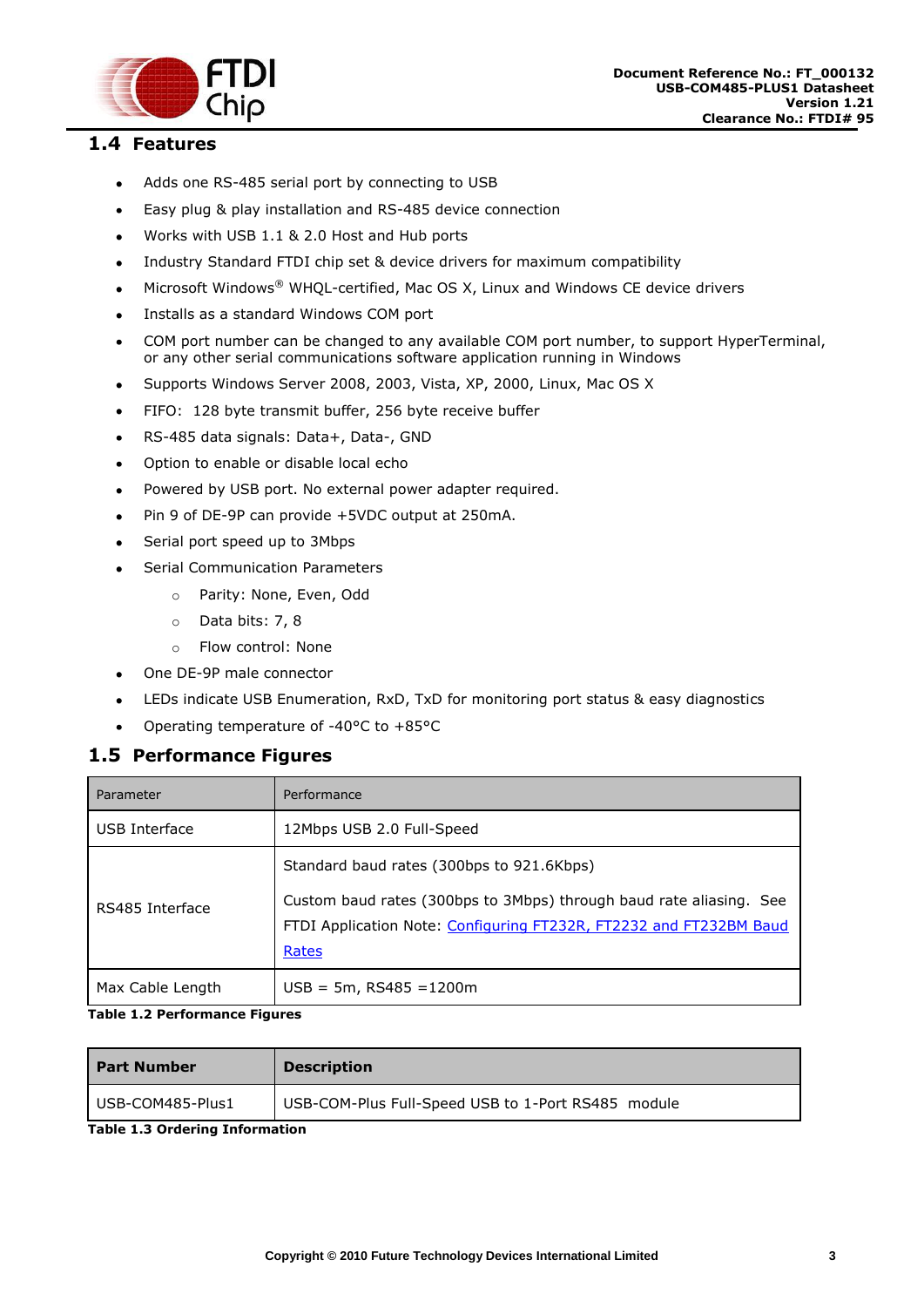

| $\mathbf{1}$            |       |                                                                       |  |  |  |
|-------------------------|-------|-----------------------------------------------------------------------|--|--|--|
|                         | 1.1   |                                                                       |  |  |  |
|                         | 1.2   |                                                                       |  |  |  |
|                         | 1.3   |                                                                       |  |  |  |
|                         | 1.3.1 |                                                                       |  |  |  |
|                         | 1.4   |                                                                       |  |  |  |
|                         | 1.5   |                                                                       |  |  |  |
| $\mathbf{2}$            |       |                                                                       |  |  |  |
|                         | 2.1   |                                                                       |  |  |  |
|                         | 2.1.1 |                                                                       |  |  |  |
|                         | 2.2   |                                                                       |  |  |  |
|                         | 2.2.1 |                                                                       |  |  |  |
|                         | 2.2.2 |                                                                       |  |  |  |
|                         | 2.3   |                                                                       |  |  |  |
| 3                       |       |                                                                       |  |  |  |
|                         | 3.1   |                                                                       |  |  |  |
|                         | 3.1.1 |                                                                       |  |  |  |
|                         | 3.1.2 |                                                                       |  |  |  |
| 4                       |       |                                                                       |  |  |  |
|                         | 4.1   |                                                                       |  |  |  |
|                         | 4.2   |                                                                       |  |  |  |
|                         | 4.3   |                                                                       |  |  |  |
| 5                       |       |                                                                       |  |  |  |
|                         | 5.1   |                                                                       |  |  |  |
| 6                       |       |                                                                       |  |  |  |
|                         | 6.1   |                                                                       |  |  |  |
|                         | 6.2   |                                                                       |  |  |  |
| $\overline{\mathbf{z}}$ |       |                                                                       |  |  |  |
|                         | 7.1   |                                                                       |  |  |  |
|                         | 7.2   |                                                                       |  |  |  |
|                         | 7.3   |                                                                       |  |  |  |
|                         | 7.4   |                                                                       |  |  |  |
|                         | 7.4.1 |                                                                       |  |  |  |
|                         | 7.5   |                                                                       |  |  |  |
| 8                       |       |                                                                       |  |  |  |
|                         | 8.1   |                                                                       |  |  |  |
|                         | 8.2   |                                                                       |  |  |  |
|                         |       | Copyright © 2010 Future Technology Devices International Limited<br>4 |  |  |  |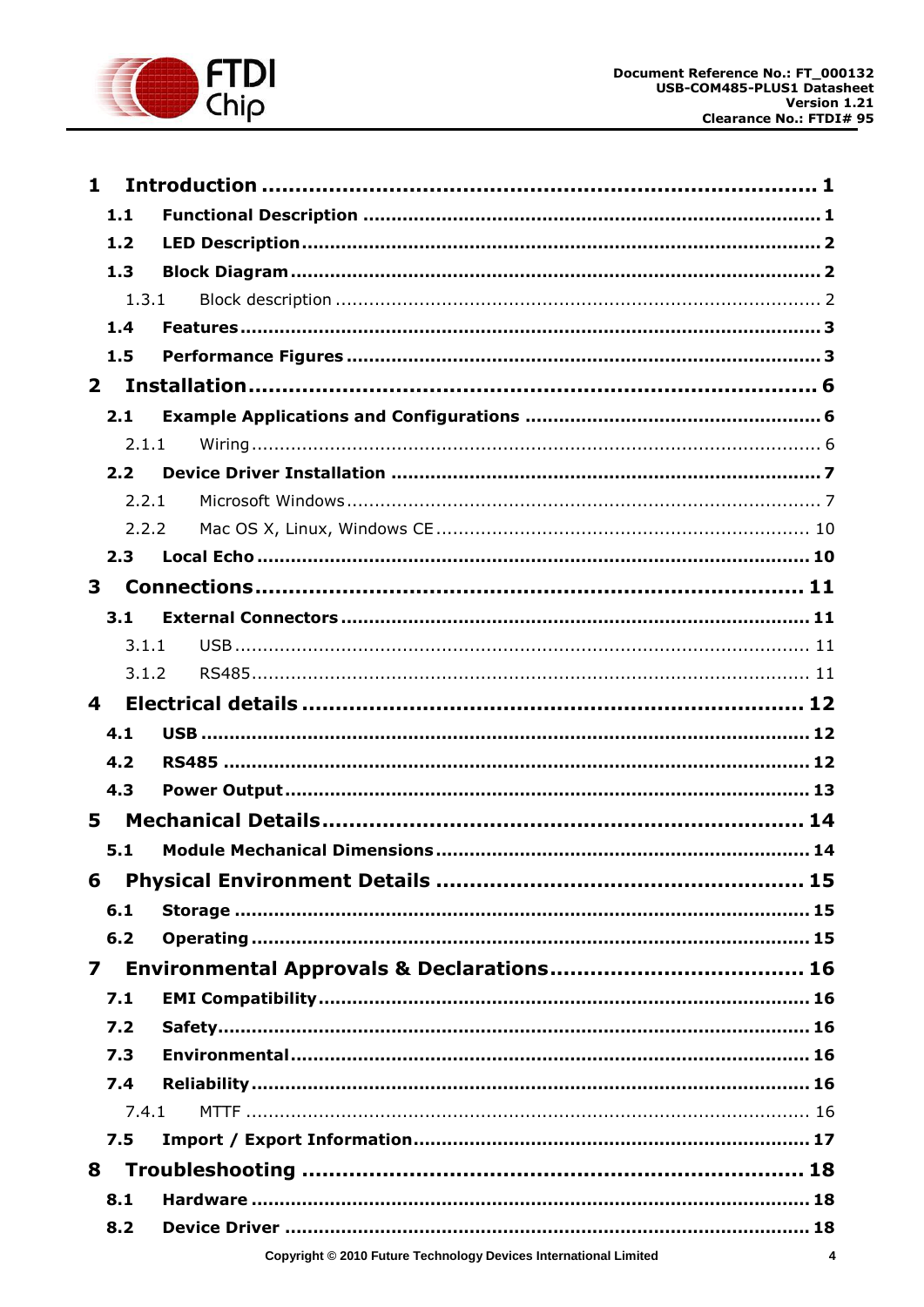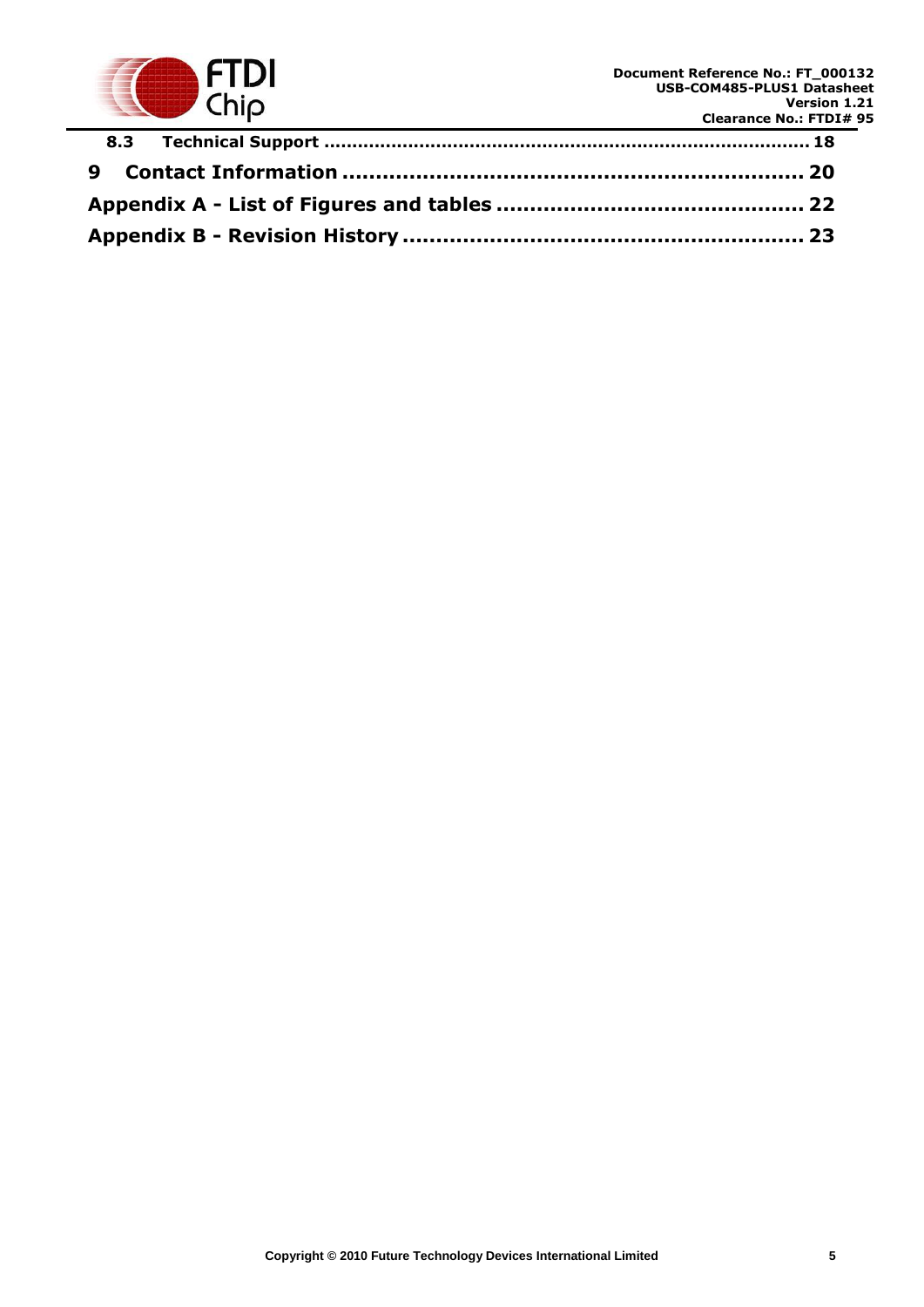

# <span id="page-6-0"></span>**2 Installation**

# <span id="page-6-1"></span>**2.1 Example Applications and Configurations**

# <span id="page-6-2"></span>**2.1.1 Wiring**

Insert the A-plug into an available USB Host or Hub port. Insert the B-plug into the B-receptacle on the USB-COM485-Plus1.

| DTE Pin Number | Signal Name                                                                | <b>Expected Connect Signal</b>                                                                                                                                                              |
|----------------|----------------------------------------------------------------------------|---------------------------------------------------------------------------------------------------------------------------------------------------------------------------------------------|
| 1              | $DATA-$ = Transmit/Receive<br>Data, negative polarity<br>Also Terminator 2 | DATA-<br>Pin 2 of 120R Terminating Resistor. Only Required if the USB-<br>COM485-PLUS1 is the first or last device in a multi-drop RS485<br>System, to meet RS485 Termination Requirements. |
| 2              | $DATA+ = Transmit/Receive$<br>Data, positive polarity                      | $DATA+$                                                                                                                                                                                     |
| 3              | Terminator 1                                                               | Pin 1 of 120R Terminating Resistor. Only Required if the USB-<br>COM485-PLUS1 is the first or last device in a multi-drop RS485<br>System, to meet RS485 Termination Requirements.          |
| 4              | N/A                                                                        | N/A                                                                                                                                                                                         |
| 5              | $GND =$ signal ground                                                      | <b>GND</b>                                                                                                                                                                                  |
| 6              | N/A                                                                        | N/A                                                                                                                                                                                         |
| 7              | N/A                                                                        | N/A                                                                                                                                                                                         |
| 8              | N/A                                                                        | N/A                                                                                                                                                                                         |
| 9              | $PWR = +5V DC$ output                                                      | <b>PWR</b>                                                                                                                                                                                  |

<span id="page-6-4"></span>**Table 2.1 RS485 DTE to DCE connection**



<span id="page-6-3"></span>**Figure 2.1 USB-COM485-PLUS1 Termination resistor**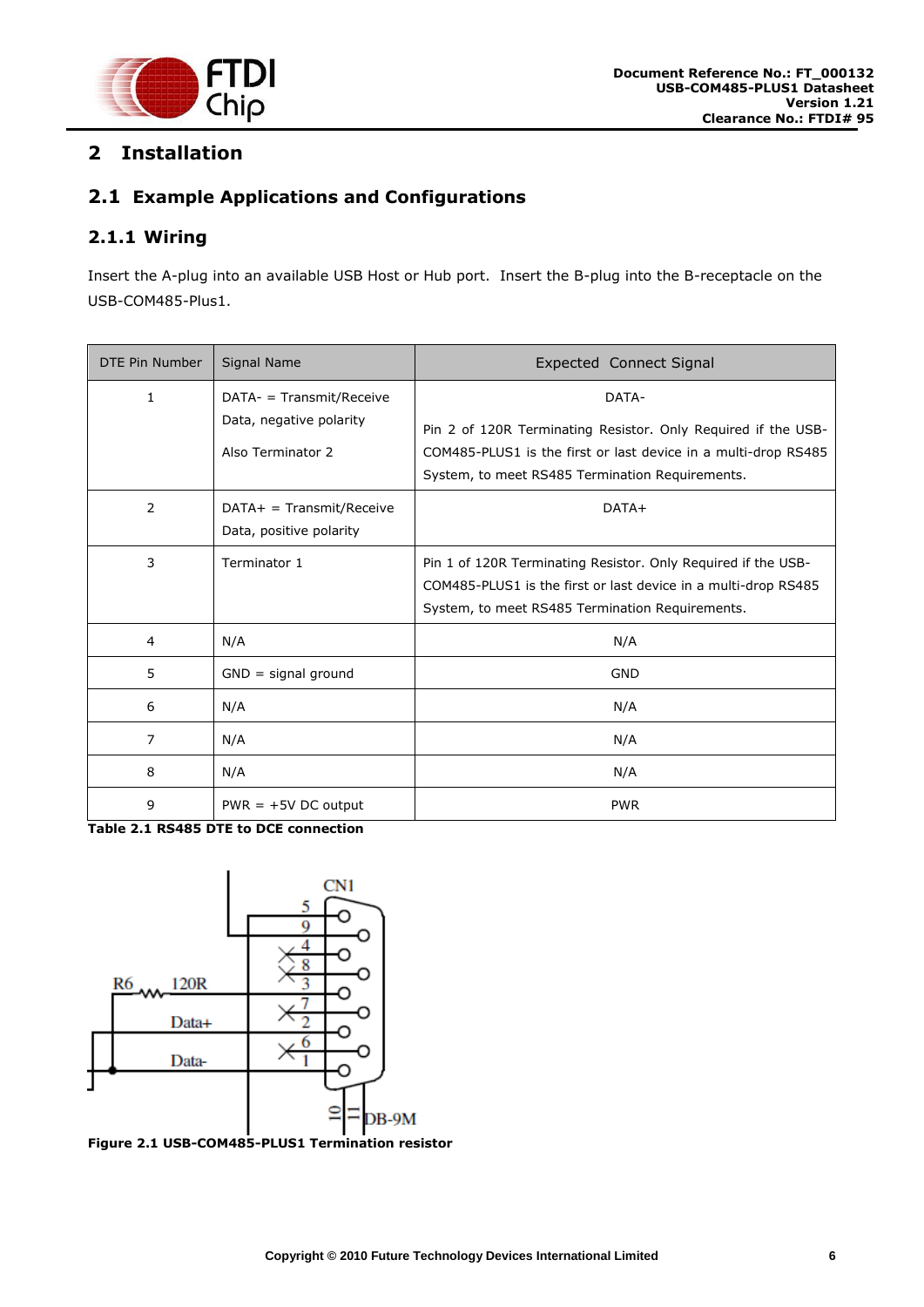

# <span id="page-7-0"></span>**2.2 Device Driver Installation**

The USB-COM485-Plus1 module drivers are available for download from:

[www.ftdichip.com](file:///C:/Documents%20and%20Settings/maryam.mohammed/My%20Documents/SharePoint%20Drafts/www.ftdichip.com)

#### <span id="page-7-1"></span>**2.2.1 Microsoft Windows**

With the device drivers being Windows Hardware Quality Labs (WHQL) certified, they are also available through download directly from the Microsoft<sup>®</sup> Windows® Update service. This is the best choice when connecting the USB-COM485-Plus1 to a computer running Windows Vista. Additional installation options are noted below:

#### **Installation Executable shown on Windows XP**

- 1) Login to your system as Administrator, or a user with Administrator rights.
- 2) Prior to connecting the USB-COM485-Plus1 to the USB Host or Hub port, download the latest device driver version from the FTDIChip web site.
- 3) Run this executable to install the device drivers.
- 4) Connect the USB-COM485-Plus1 to your computer. A notification will appear near the task bar indicating that new hardware has been installed and is ready for use. It is normal if this notice appears twice.



#### <span id="page-7-2"></span>**Windows Update shown on Windows XP**

You must have an active Internet connection and the Windows Update Service enabled.

- 1) Connect the USB-COM485-Plus1 to your USB Host or Hub.
- 2) The "Found New Hardware" Wizard will appear. The first dialog should ask whether it is acceptable to use the Windows Update Service to find the device driver.

| <b>Found New Hardware Wizard</b> |                                                                                                                                                                                                                                                                                                                                                                                                                                                                     |  |
|----------------------------------|---------------------------------------------------------------------------------------------------------------------------------------------------------------------------------------------------------------------------------------------------------------------------------------------------------------------------------------------------------------------------------------------------------------------------------------------------------------------|--|
|                                  | Welcome to the Found New<br>Hardware Wizard<br>Windows will search for current and updated software by<br>looking on your computer, on the hardware installation CD, or on<br>the Windows Update Web site (with your permission).<br>Read our privacy policy<br>Can Windows connect to Windows Update to search for<br>software?<br>● Yes, this time only!<br>Yes, now and every time I connect a device<br>$\bigcirc$ No, not this time<br>Click Next to continue. |  |
|                                  | Next<br>< Back<br>Cancel                                                                                                                                                                                                                                                                                                                                                                                                                                            |  |

<span id="page-7-3"></span>**Figure 2.3 Found New Hardware Wizard**

- 3) Select one of the "Yes" choices and click "Next".
- 4) The following screen appears: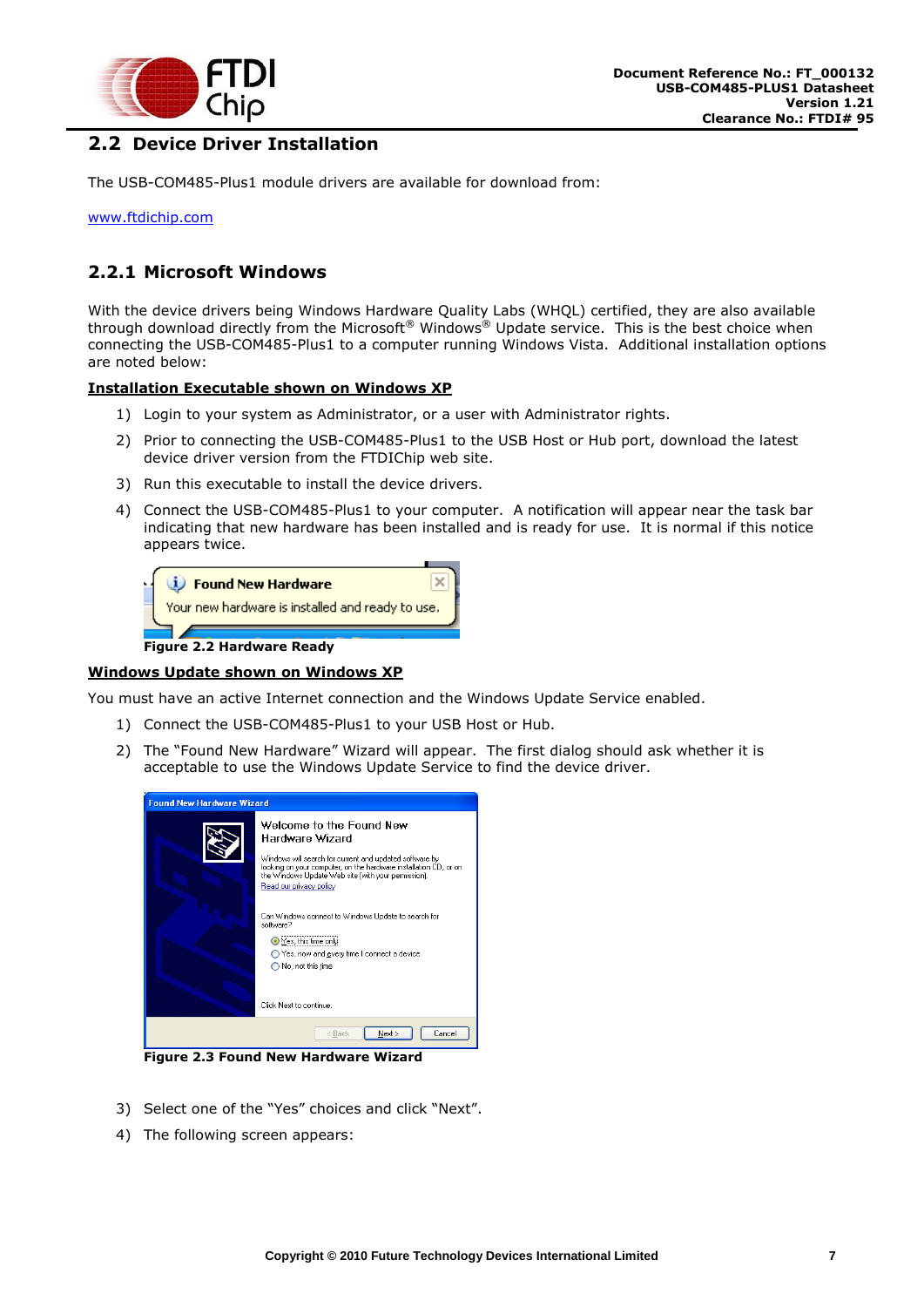

| <b>Found New Hardware Wizard</b> |                                                                                                                                                                                                                                                                                                                                 |  |  |  |
|----------------------------------|---------------------------------------------------------------------------------------------------------------------------------------------------------------------------------------------------------------------------------------------------------------------------------------------------------------------------------|--|--|--|
|                                  | This wizard helps you install software for:<br><b>USB</b> Device<br>If your hardware came with an installation CD<br>or floppy disk, insert it now.<br>What do you want the wizard to do?<br>Install the software automatically (Recommended)<br>Install from a list or specific location (Advanced)<br>Click Next to continue. |  |  |  |
|                                  | Mext<br>< Back<br>Cancel                                                                                                                                                                                                                                                                                                        |  |  |  |

**Figure 2.4 Automatic Install**

- <span id="page-8-0"></span>5) Wait while the driver is found, downloaded, and installed. This step may take a couple minutes base on the Internet speed.
- 6) After the files are found and installed, click "Finish" to complete the installation.

| <b>Found New Hardware Wizard</b>                                                                                                                                        |  |  |
|-------------------------------------------------------------------------------------------------------------------------------------------------------------------------|--|--|
| Completing the Found New<br>Hardware Wizard<br>The wizard has finished installing the software for:<br><b>USB Serial Converter</b><br>Click Finish to close the wizard. |  |  |
| < Back<br>Cancel<br>Finish<br>۰<br><br>٠                                                                                                                                |  |  |

**Figure 2.5 Complete Hardware Installation**

- <span id="page-8-1"></span>7) Steps 2 through 6 will repeat. The first time installs the basic USB Serial Converter in the USB device tree. The second time installs the Virtual COM Port layer in the Ports tree and assigns the COM port number.
- 8) When both portions of the device driver have been installed successfully, the following message will appear, indicating that the device is ready.



#### <span id="page-8-2"></span>**COM Port Assignment**

Next, to determine which COM port has been assigned, open the Windows Device Manager from the System Control Panel.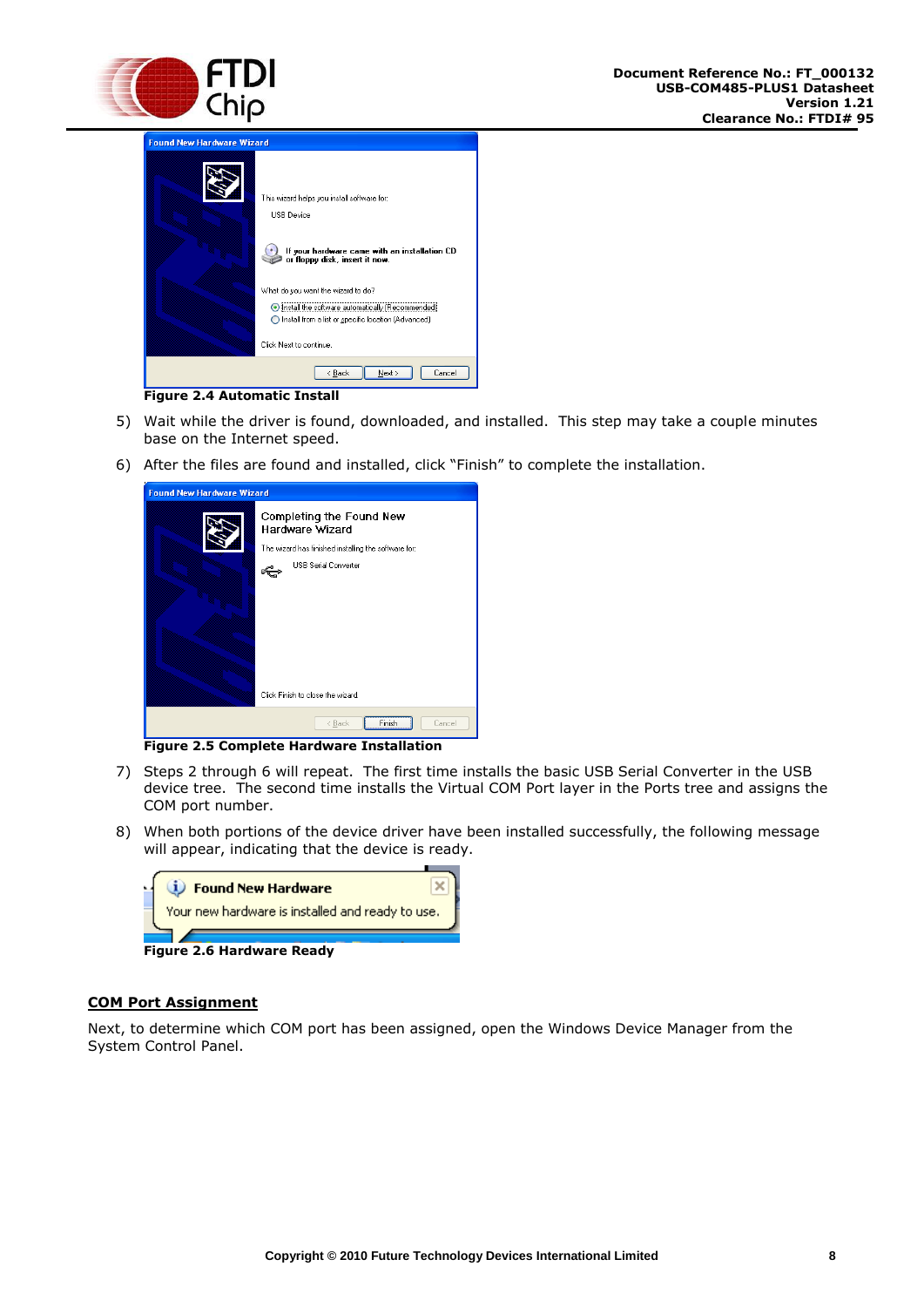



**Figure 2.7 Device Manager**

<span id="page-9-0"></span>Click on the Plus "+" sign next to the Ports tree to list the available COM port. You will see "USB Serial Port", followed by a COMn assignment. In the figure below, the USB-COM485-Plus1 is assigned to COM3.

| <b>H</b> -图2 Network adapters         |
|---------------------------------------|
| 白. y Ports (COM & LPT)                |
|                                       |
| H-<br><b>RE</b><br><b>Processors</b>  |
| <b>Figure 2.8 COM Port Assignment</b> |

<span id="page-9-1"></span>Use this COM port number with your application software in order to access the USB-COM485-Plus1.

If an application requires use of a different COM port number, the assignment may be changed through the Advanced Driver Options settings.

From the Device Manager listing above, right-click on the USB Serial Port and select Properties.

|         | <b>USB Serial Port (COM3) Properties</b> |                                                                    |
|---------|------------------------------------------|--------------------------------------------------------------------|
| General | Port Settings                            | Driver Details                                                     |
|         | USB Serial Port (COM3)                   |                                                                    |
|         | Device type:                             | Ports (COM & LPT)                                                  |
|         | Manufacturer:                            | <b>FTDI</b>                                                        |
|         | Location:                                | on USB Serial Converter                                            |
|         | This device is working properly.         | If you are having problems with this device, click Troubleshoot to |
|         | start the troubleshooter.                | Troubleshoot                                                       |
|         | Device usage:                            |                                                                    |
|         | Use this device (enable)                 |                                                                    |

<span id="page-9-2"></span>Next, click on the "Port Settings" tab.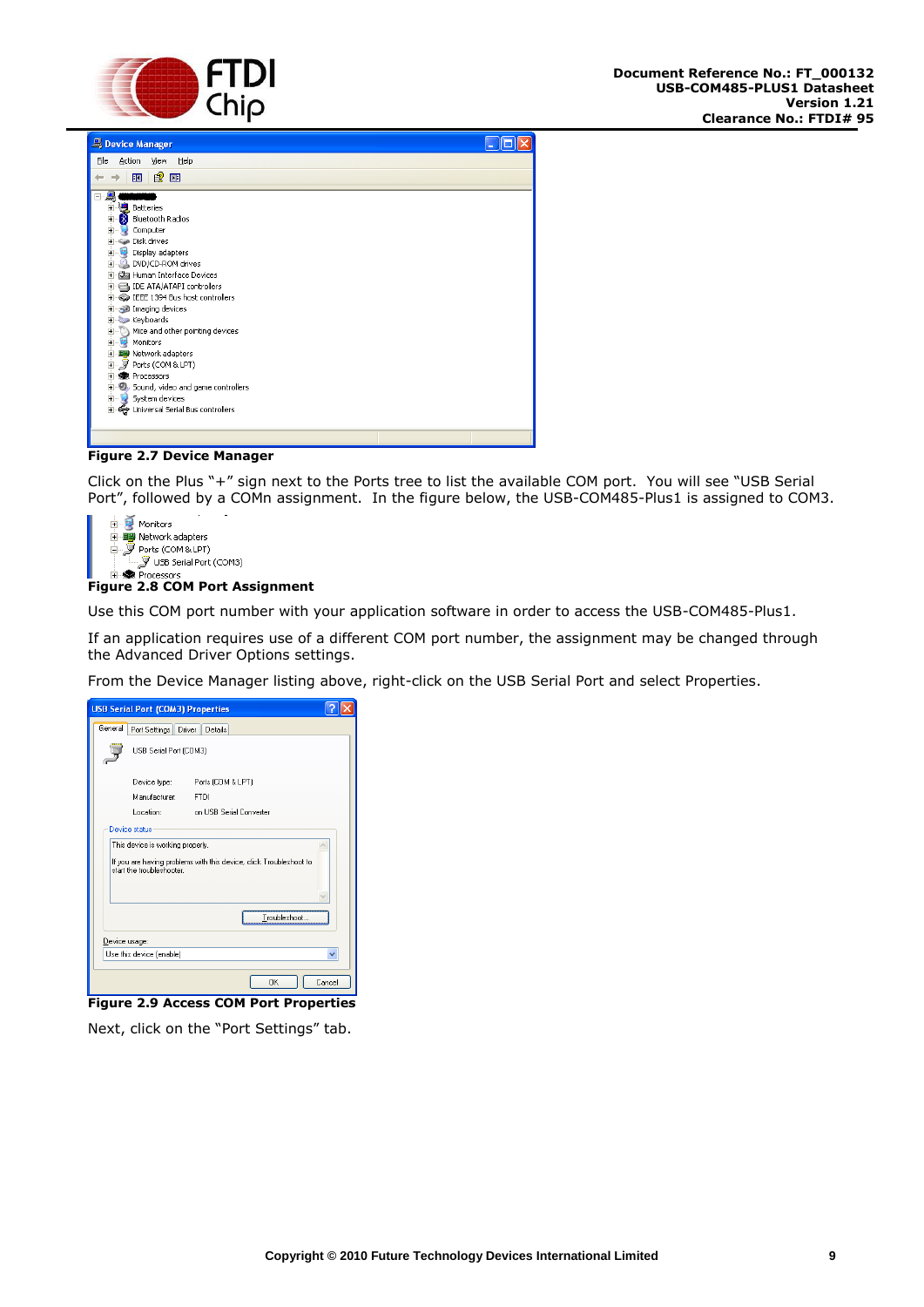

| <b>USB Serial Port (COM3) Properties</b>      |                              |        |
|-----------------------------------------------|------------------------------|--------|
| Port Settings<br>Driver<br>General<br>Details |                              |        |
| Bits per second: 9600                         |                              | v      |
| Data bits: 8                                  |                              | v      |
| Parity:                                       | None                         | v      |
| Stop bits: 1                                  |                              | ×      |
| Flow control:                                 | None                         | ×      |
|                                               | Restore Defaults<br>Advanced |        |
|                                               |                              |        |
|                                               |                              |        |
|                                               | OK                           | Cancel |

#### <span id="page-10-2"></span>**Figure 2.10 Settings Tab**

Then click on the "Advanced…" button.

| <b>Advanced Settings for COM3</b>                                                                                                                                                                                                                 |                                                                                                                                                                                                                                        |                          |
|---------------------------------------------------------------------------------------------------------------------------------------------------------------------------------------------------------------------------------------------------|----------------------------------------------------------------------------------------------------------------------------------------------------------------------------------------------------------------------------------------|--------------------------|
| COM Port Number:<br>COM3<br>v<br><b>USB Transfer Sizes</b><br>Select lower settings to correct performance problems at low baud rates.<br>Select higher settings for faster performance.<br>Receive (Bytes):<br>4096<br>Transmit (Bytes):<br>4096 | ×<br>$\checkmark$                                                                                                                                                                                                                      | 0K<br>Cancel<br>Defaults |
| <b>BM Options</b><br>Select lower settings to correct response problems.<br>Latency Timer (msec):<br>16<br>Timeouts<br>0<br>Minimum Read Timeout (msec):<br>Minimum Write Timeout (msec):<br>0.                                                   | <b>Miscellaneous Options</b><br>Serial Enumerator<br>罓<br>Serial Printer<br>$\checkmark$<br>Cancel If Power Off<br>Event On Surprise Removal<br>П<br>Set RTS On Close<br>$\checkmark$<br>Disable Modem Ctrl At Startup<br>$\checkmark$ |                          |

<span id="page-10-3"></span>**Figure 2.11 Advanced Options** 

This will display the various advanced settings. Note the COM port assignment in the upper left. Clicking on the drop-down list will display the available port numbers. Select one that is not in use and click OK on each dialog box to activate the selection. Windows will remember this COM port number.

#### <span id="page-10-0"></span>**2.2.2 Mac OS X, Linux, Windows CE**

Device drivers and FTDI installation guides for Mac OS X, Linux and Windows CE are available for download on the FTDIChip web sites. Follow the respective FTDI installation guides for the chosen operating system.

# <span id="page-10-1"></span>**2.3 Local Echo**

The ability to enable or disable local echo on the RS485 data is controlled by the setting in the FT232R EEPROM. A free utility is provided to change the configuration. The default is for local echo to be disabled.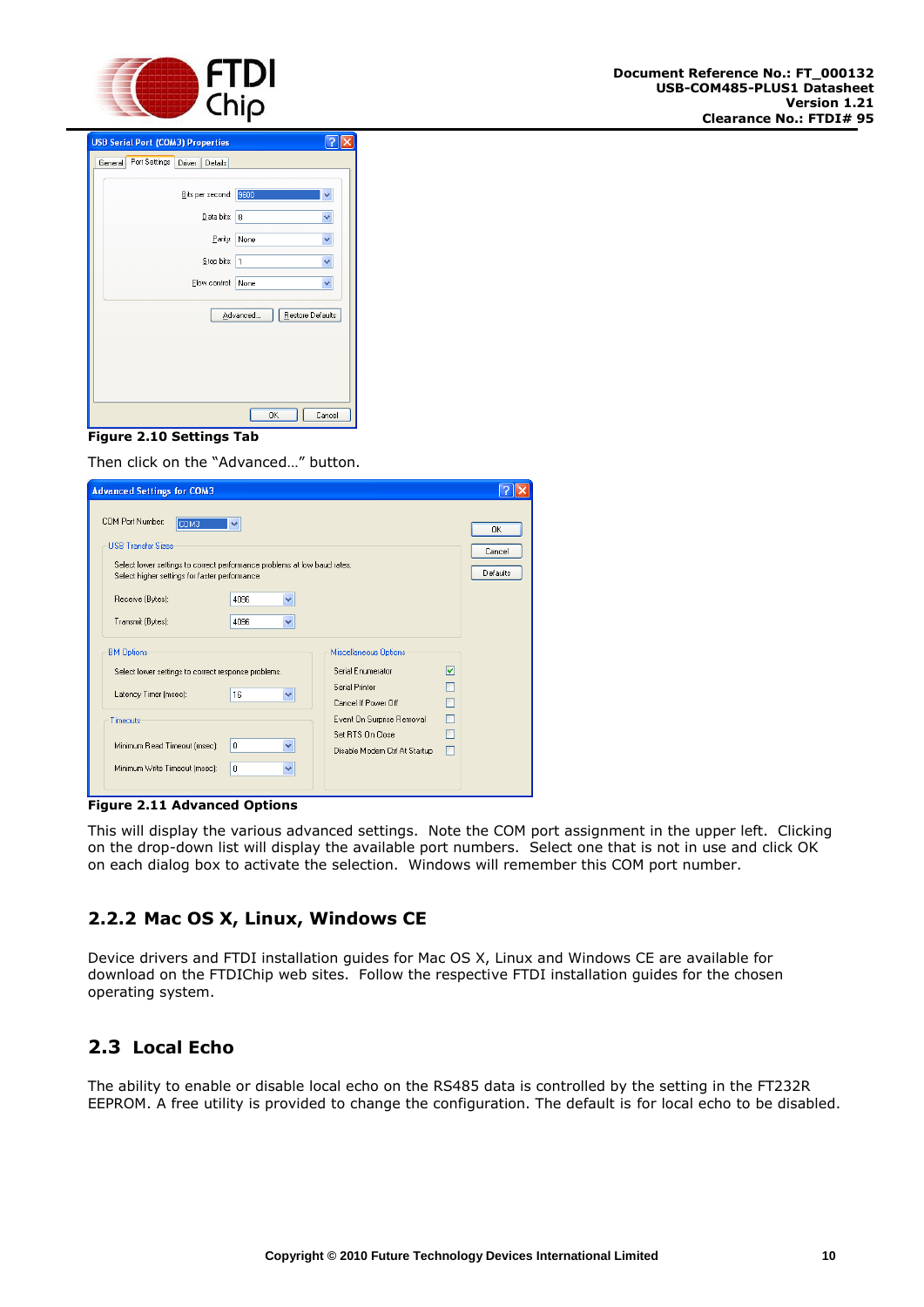

# <span id="page-11-1"></span>**3 Connections**

# <span id="page-11-2"></span>**3.1 External Connectors**

# <span id="page-11-3"></span>**3.1.1 USB**

The USB-COM485-Plus1 is a downstream USB 2.0 Device. A standard USB Series "B" receptacle is reference to USB-F-1001 to facilitate connection to an upstream USB Host or Hub.

| <b>Pin Number</b> | <b>Pin Type</b> | <b>Description</b>                                      |
|-------------------|-----------------|---------------------------------------------------------|
| 1                 | Power           | VBUS = USB Power provided from upstream USB Host or Hub |
| 2                 | Bidirectional   | $D - =$ USB data signal, negative polarity              |
| 3                 | Bidirectional   | $D+$ = USB data signal, positive polarity               |
| 4                 | Ground          | $GND = USB$ signal ground                               |
| Shield            | Case Ground     | Drain = typically connected to the host PC case         |

<span id="page-11-4"></span>**Table 3.1 USB "B" Receptacle Pin-Out**

#### <span id="page-11-0"></span>**3.1.2 RS485**

The RS485 port is configured as Data Terminal Equipment (DTE), with a 9-contact D-Sub Pin connector. Pin assignments are according to TIA/EIA-485. In addition, pin9 of DE-9P may be assigned to provide +5VDC to an external device with a maximum current draw of 250mA once the USB-COM485-Plus1 has been enumerated by the system.

| <b>Pin Number</b> | <b>Pin Type</b> | <b>Description</b>                                                                                                                                                                 |
|-------------------|-----------------|------------------------------------------------------------------------------------------------------------------------------------------------------------------------------------|
|                   |                 | DATA- = Transmit/Receive Data, negative polarity                                                                                                                                   |
| $\mathbf{1}$      | Input/Output    | Pin 2 of 120R Terminating Resistor. Only Required if the USB-COM485-<br>PLUS1 is the first or last device in a multi-drop RS485 System, to meet<br>RS485 Termination Requirements. |
| 2                 | Input/Output    | $DATA+$ = Transmit/Receive Data, positive polarity                                                                                                                                 |
| 3                 | Input/Output    | Pin 1 of 120R Terminating Resistor. Only Required if the USB-COM485-<br>PLUS1 is the first or last device in a multi-drop RS485 System, to meet<br>RS485 Termination Requirements. |
| $\overline{4}$    | N/A             | N/A                                                                                                                                                                                |
| 5                 | Ground          | $GND =$ signal ground                                                                                                                                                              |
| 6                 | N/A             | N/A                                                                                                                                                                                |
| 7                 | N/A             | N/A                                                                                                                                                                                |
| 8                 | N/A             | N/A                                                                                                                                                                                |
| 9                 | Power           | provide +5VDC to an external device                                                                                                                                                |

#### <span id="page-11-5"></span>**Table 3.2 DE-9P RS485 Pin-Out**

A 120R Resistor is connected internally between pin 1 and pin 3 of the 9 way D-type connector – see [Figure 2.1](#page-6-3)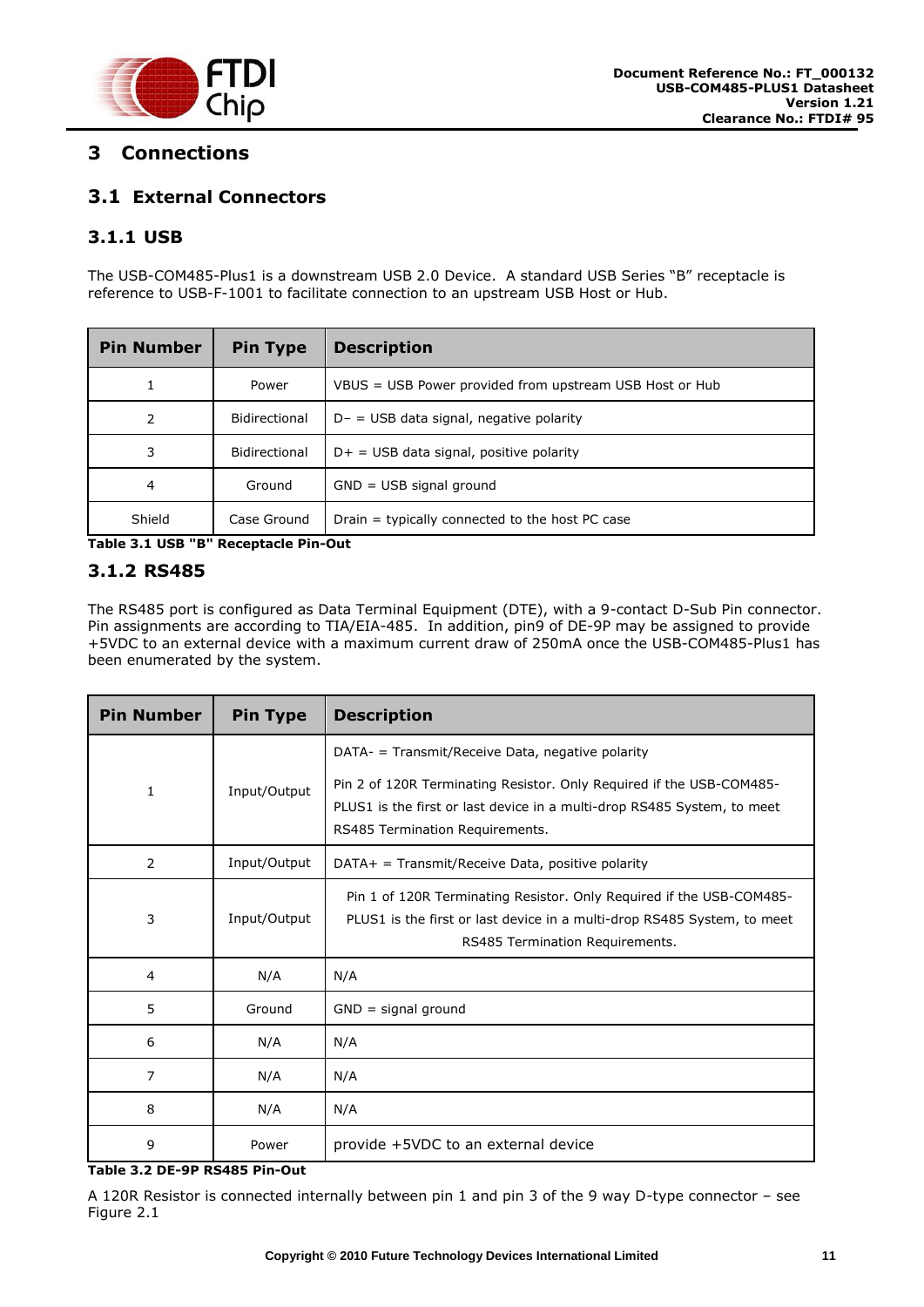

# <span id="page-12-0"></span>**4 Electrical details**

## <span id="page-12-1"></span>**4.1 USB**

| Parameter | Description          | <b>Minimum</b> | <b>Typical</b> | Maximum | <b>Units</b> | Conditions                                                                        |
|-----------|----------------------|----------------|----------------|---------|--------------|-----------------------------------------------------------------------------------|
| USB VCC   | Input Power Voltage* | 4.25           | $5.0*$         | 5.25    | $\vee$       | *Present when USB<br>cable is attached and<br>USB Host or Hub<br>powered.         |
| $I_{cc}$  | USB current***       |                | 30             | 50      | mA           | ***Does not include<br>power supplied to<br>external device<br>connected to pin 9 |

<span id="page-12-3"></span>**Table 4.1 USB Electrical Details**

#### <span id="page-12-2"></span>**4.2 RS485**

| Parameter                        | Description                        | Minimum | Typical | Maximum | <b>Units</b> | Conditions                              |
|----------------------------------|------------------------------------|---------|---------|---------|--------------|-----------------------------------------|
| <b>Receiver Input</b>            |                                    |         |         |         |              |                                         |
| <b>VCM</b>                       | Common-mode input<br>voltage range | $-7$    | $+12$   |         | $\vee$       |                                         |
| IN                               | <b>Input Current</b>               |         |         | 1.0     |              | $VIN = +12V$                            |
|                                  |                                    |         |         | $-0.8$  | <b>mA</b>    | $VIN = -7V$                             |
| <b>VTH</b>                       | Differential Threshold<br>Voltage  | $-0.2$  |         | $+0.2$  | $\vee$       |                                         |
| <b>VIHYST</b>                    | Input Hysteresis                   |         | 20      |         | mV           |                                         |
| <b>RIN</b>                       | Input Resistance, RIN              | 12      | 15      |         | $k\Omega$    |                                         |
| <b>Transmitter Output</b>        |                                    |         |         |         |              |                                         |
| <b>VOD</b>                       | Differential Output<br>Voltage     | 1.5     |         | 5       | $\vee$       | With $RL = 54\Omega$ .<br>$CL = 50pF$ * |
| <b>ESD Tolerance</b>             |                                    |         |         |         |              |                                         |
| ESD HBM                          | RS485 Inputs and<br>Outputs        |         | ±15     |         | kV           |                                         |
| EN61000-4-2<br>Contact Discharge | RS-485 Inputs and<br>Outputs       |         | ±8      |         | kV           |                                         |
| EN61000-4-2 Air<br>Gap Discharge | RS-485 Inputs and<br>Outputs       |         | ±15     |         | kV           |                                         |

#### <span id="page-12-4"></span>**Table 4.2 RS485 Electrical Details**

\* - The 54 ohms is the equivalent of two 120 ohm termination resistors placed on each side of the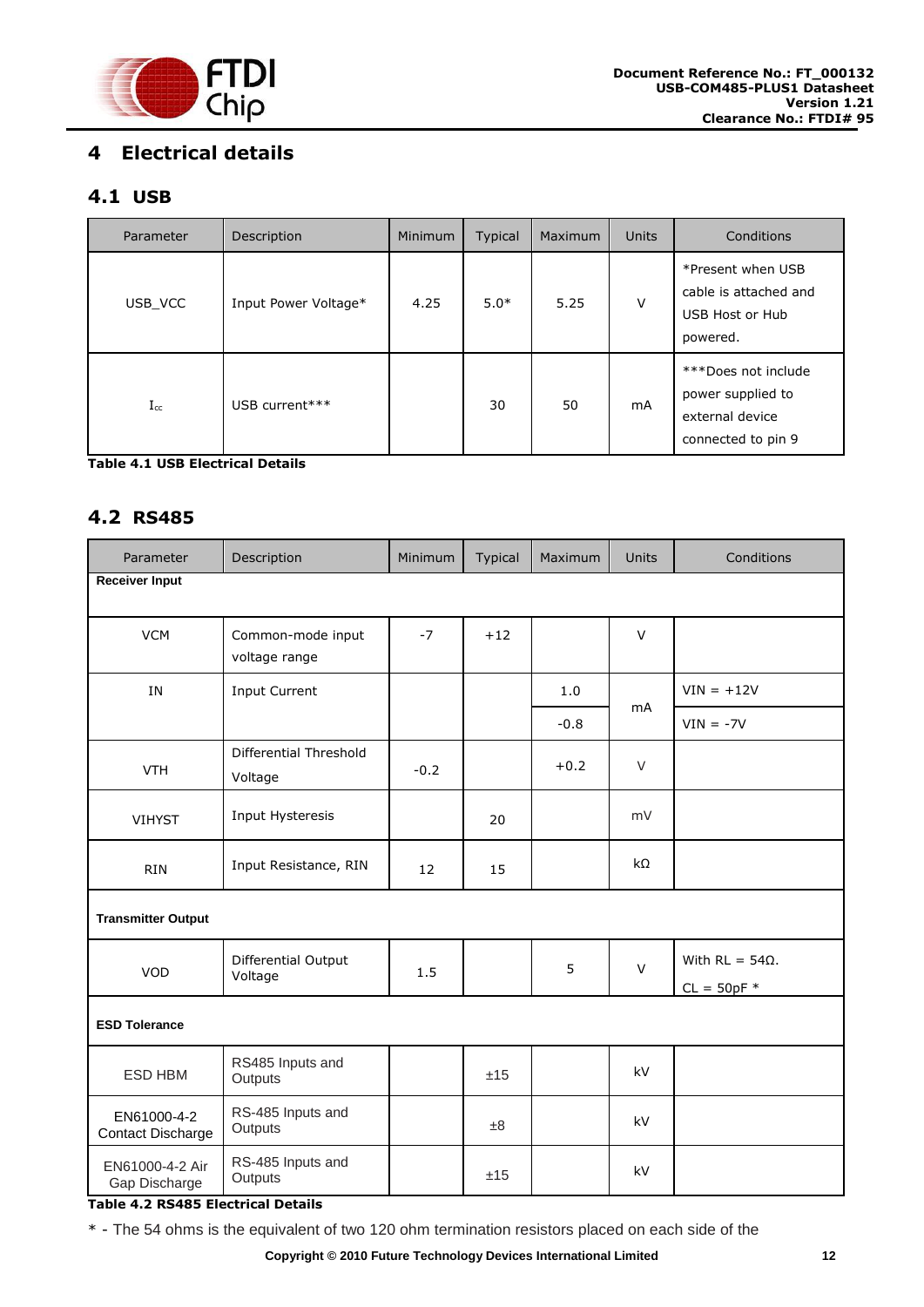

transmission line and the input impedance of 32 receivers on the line.

## <span id="page-13-0"></span>**4.3 Power Output**

The USB-COM485-Plus1 assign pin9 of DE-9P to provide +5V DC for an external device that requires power. The maximum allowable current is 500mA, including the circuitry of the USB-COM485-Plus1 itself. Up to 250mA may be used by the external device.

| Parameter | Description                 | Minimum | <b>Typical</b> | Maximum | Units | Conditions |
|-----------|-----------------------------|---------|----------------|---------|-------|------------|
| VCC 5V    | Output Power Voltage        | 4.25    | 5.0            | 5.25    |       | N/A        |
| Ιo        | <b>Output Power Current</b> |         |                | 250     | mA    | N/A        |

<span id="page-13-1"></span>**Table 4.3 Power Output for USB-COM485-Plus1**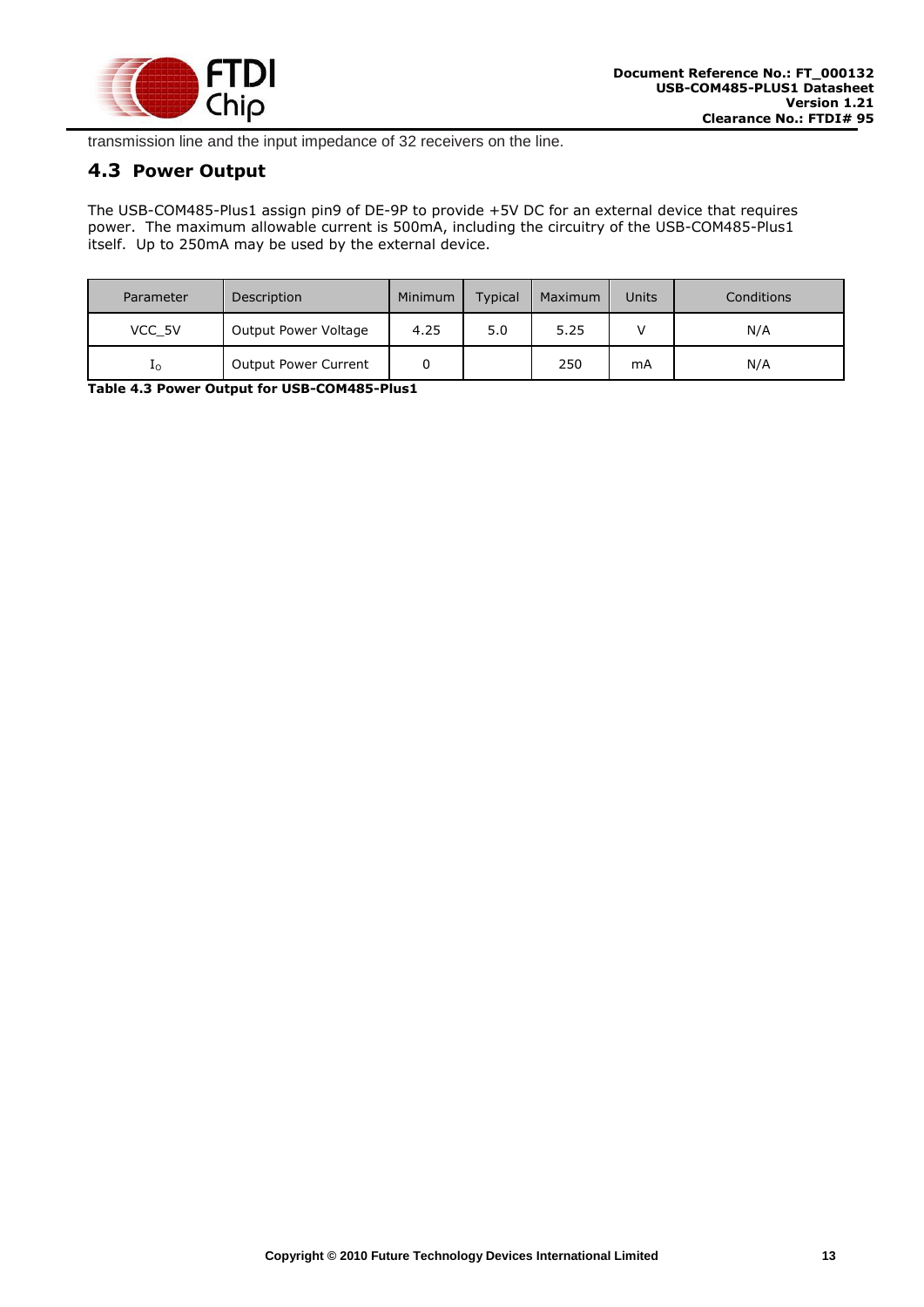

# <span id="page-14-0"></span>**5 Mechanical Details**

# <span id="page-14-1"></span>**5.1 Module Mechanical Dimensions**



<span id="page-14-2"></span>**Figure 5.1 USB-COM485-Plus1 PCB Dimensions**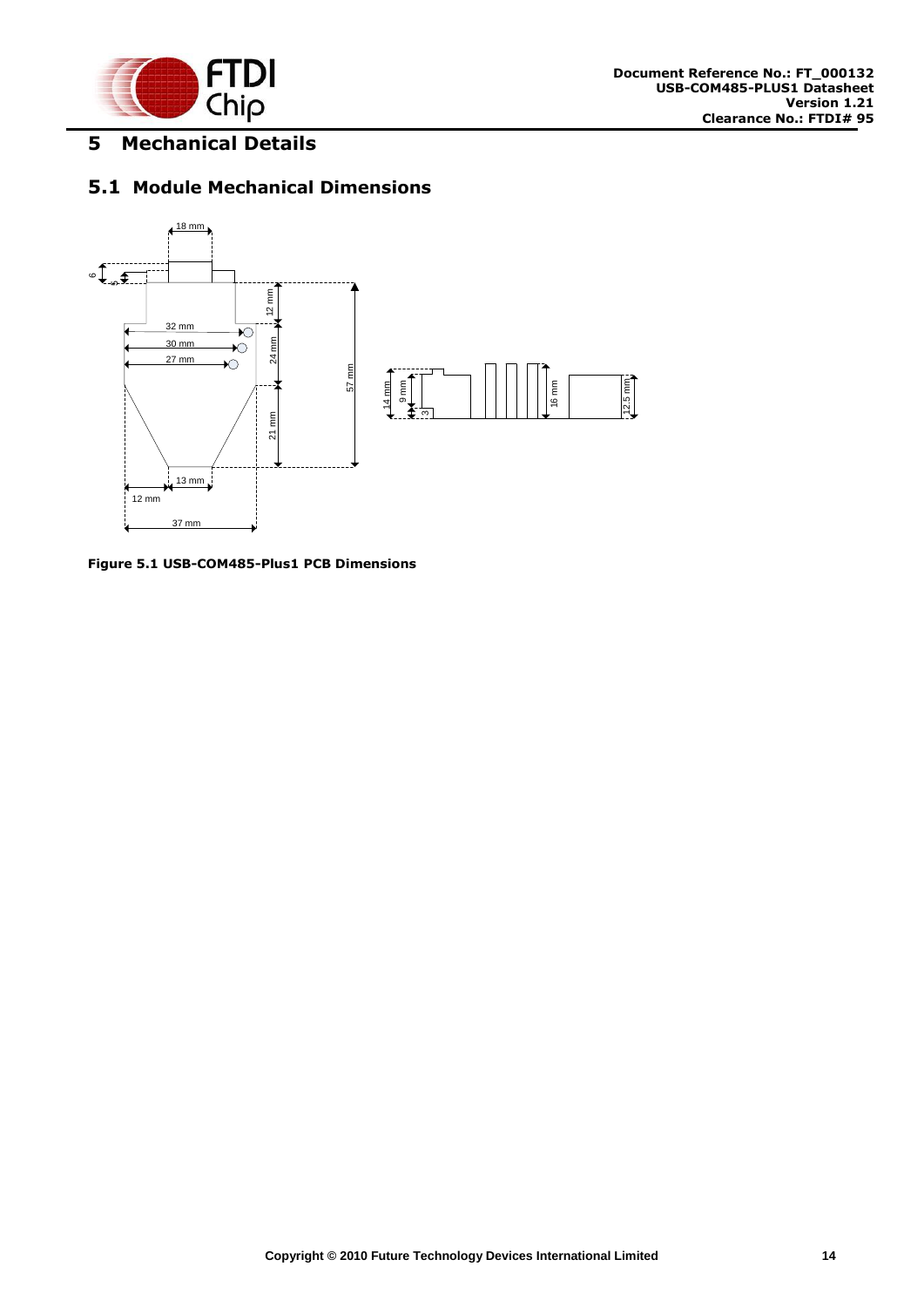

# <span id="page-15-0"></span>**6 Physical Environment Details**

# <span id="page-15-1"></span>**6.1 Storage**

| Parameter | Description                  | Minimum | <b>Typical</b> | Maximum | Units       | <b>Conditions</b> |
|-----------|------------------------------|---------|----------------|---------|-------------|-------------------|
|           | Storage Temperature<br>Range | -65     |                | $+150$  | $\sim$<br>֊ |                   |

<span id="page-15-3"></span>**Table 6.1 Storage Temperature** 

# <span id="page-15-2"></span>**6.2 Operating**

| Parameter | Description                    | Minimum | Typical | Maximum | Units       | Conditions                      |
|-----------|--------------------------------|---------|---------|---------|-------------|---------------------------------|
|           | Operating Temperature<br>Range | $-40$   |         | $+85$   | $\sim$<br>◡ | 5% to 95% RH,<br>non condensing |

<span id="page-15-4"></span>**Table 6.2 Operating Temperature**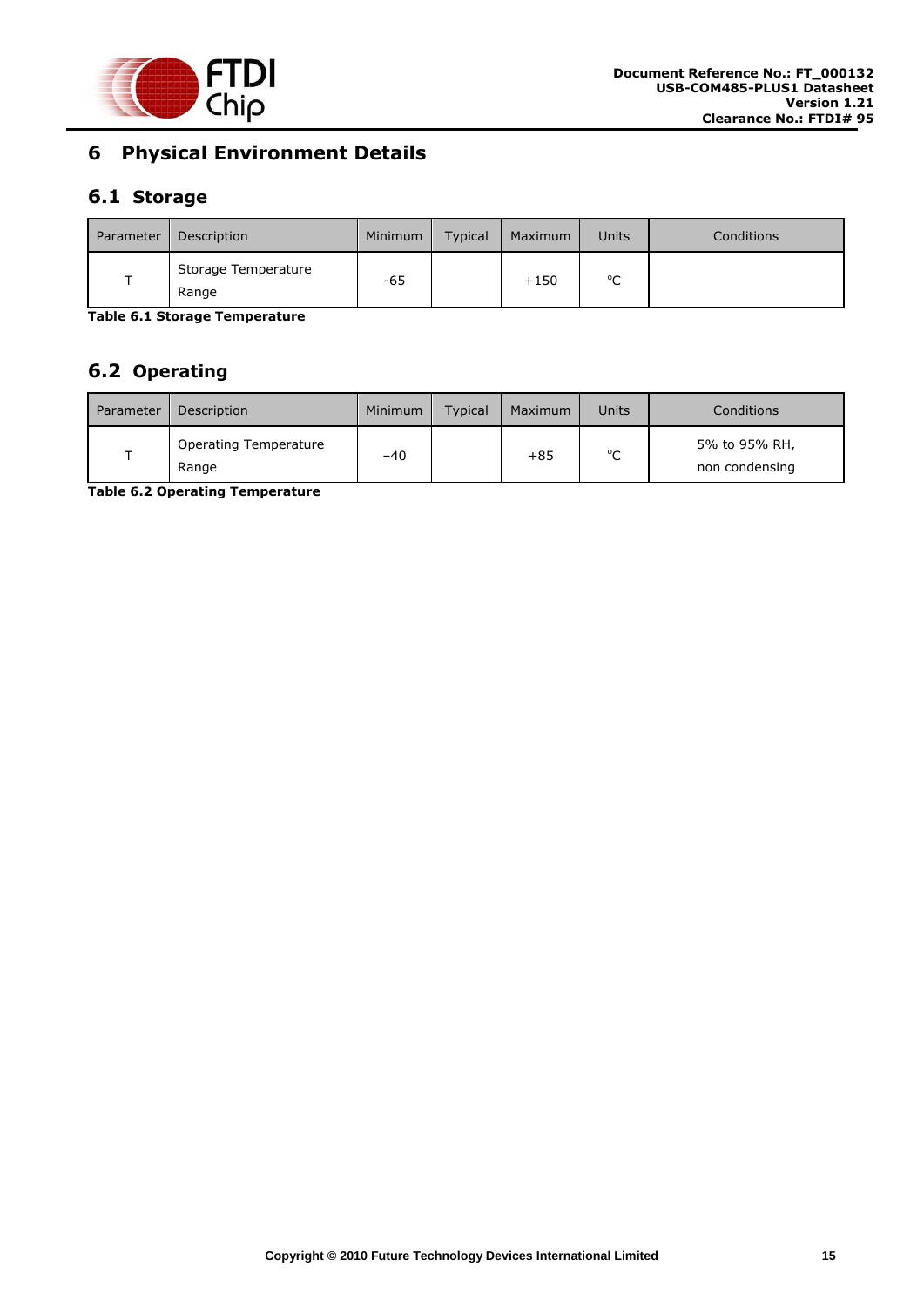

# <span id="page-16-0"></span>**7 Environmental Approvals & Declarations**

# <span id="page-16-1"></span>**7.1 EMI Compatibility**

#### **FCC and CE**

The USB-COM485-Plus1 has been tested to be compliant with both FCC Part 15 Subpart B and European EMC Directive.

# $\epsilon$

NOTE: This is a Class B product. In a domestic environment, this product may cause radio interference, in which case the user may be required to take adequate measures.



NOTE: This equipment has been tested and found to comply with the limits for a Class B digital device, pursuant to Part 15 of the FCC Rules. These limits are designed to provide reasonable protection against harmful interference in a residential installation. This equipment generates, uses and can radiate radio frequency energy and, if not installed and used in accordance with the instructions, may cause harmful interference to radio communications. However, there is no guarantee that interference will not occur in a particular installation. If this equipment does cause harmful interference to radio or television reception, which can be determined by turning the equipment off and on, the user is encouraged to try to correct the interference by one or more of the following measures:

- Reorient or relocate the receiving antenna.
- $\bullet$ Increase the separation between the equipment and receiver.
- Connect the equipment into an outlet on a circuit different from that to which the receiver is  $\bullet$ connected.
- Consult the dealer or an experienced radio/TV technician for help.  $\bullet$

# <span id="page-16-2"></span>**7.2 Safety**

The USB-COM485-Plus1 is defined as Limited Power Supply (LPS) device, with operating voltages under 60VDC.

### <span id="page-16-3"></span>**7.3 Environmental**

The USB-COM485-Plus1 is a lead-free device that complies with the following environmental directives: RoHS, WEEE, REACH, PFOS and DecaBDE.

# <span id="page-16-4"></span>**7.4 Reliability**

The USB-COM485-Plus1 is designed as a robust USB-Serial module for use in many environments. There are no user-serviceable parts. Any failure will require a replacement of the unit.

#### <span id="page-16-5"></span>**7.4.1 MTTF**

The Mean Time To Failure is calculated at TBD hours.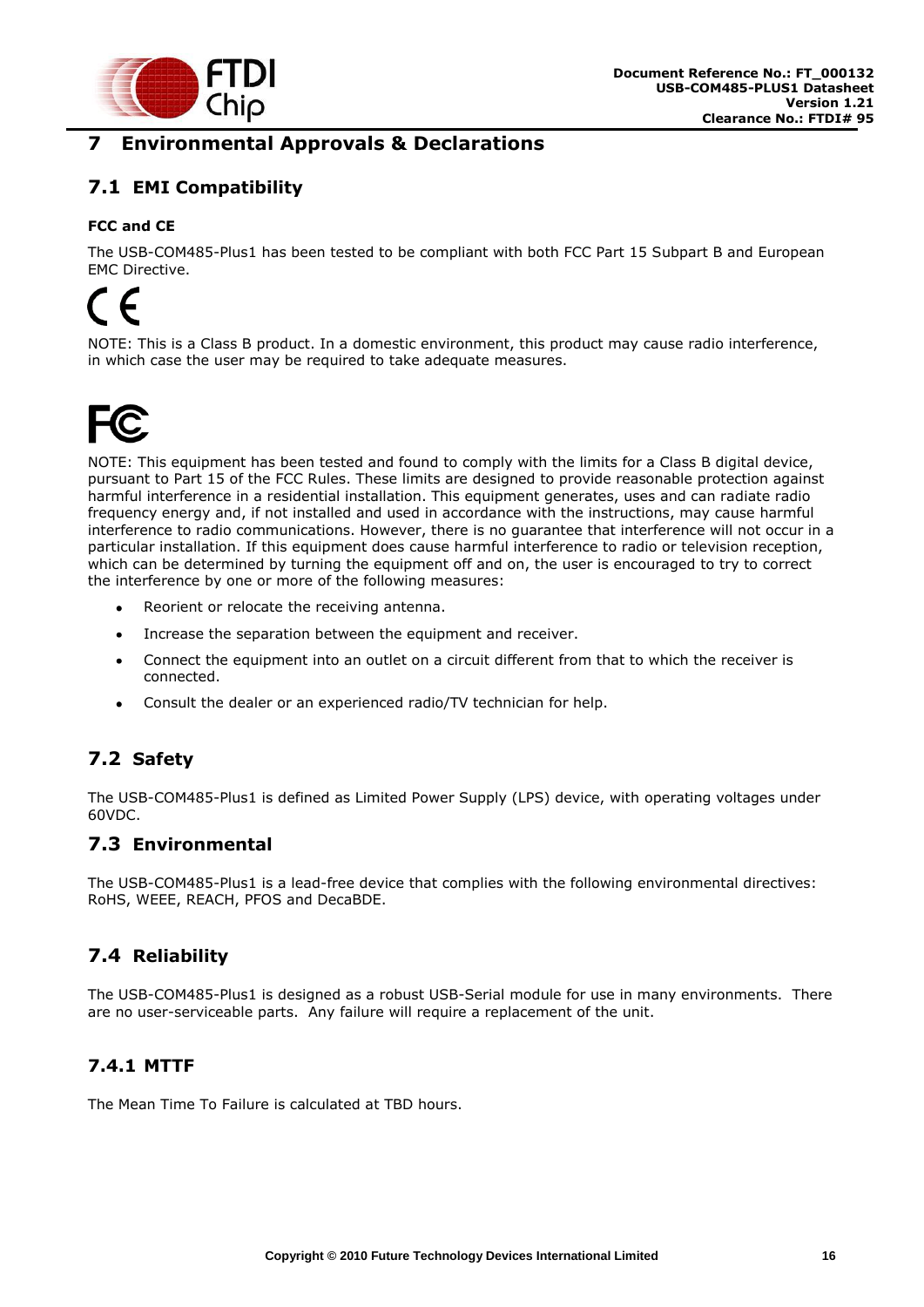

# <span id="page-17-0"></span>**7.5 Import / Export Information**

| <b>Import / Export Information</b> |                                              |  |  |  |
|------------------------------------|----------------------------------------------|--|--|--|
| Country of Origin                  | China                                        |  |  |  |
| <b>Harmonized Code</b>             | <b>TBD</b>                                   |  |  |  |
| Product Description                | USB to RS485 Development Module, Single Port |  |  |  |
| <b>USA ECCN</b>                    | EAR99 - No License Required                  |  |  |  |

<span id="page-17-1"></span>**Table 7.1 Import / Export Information**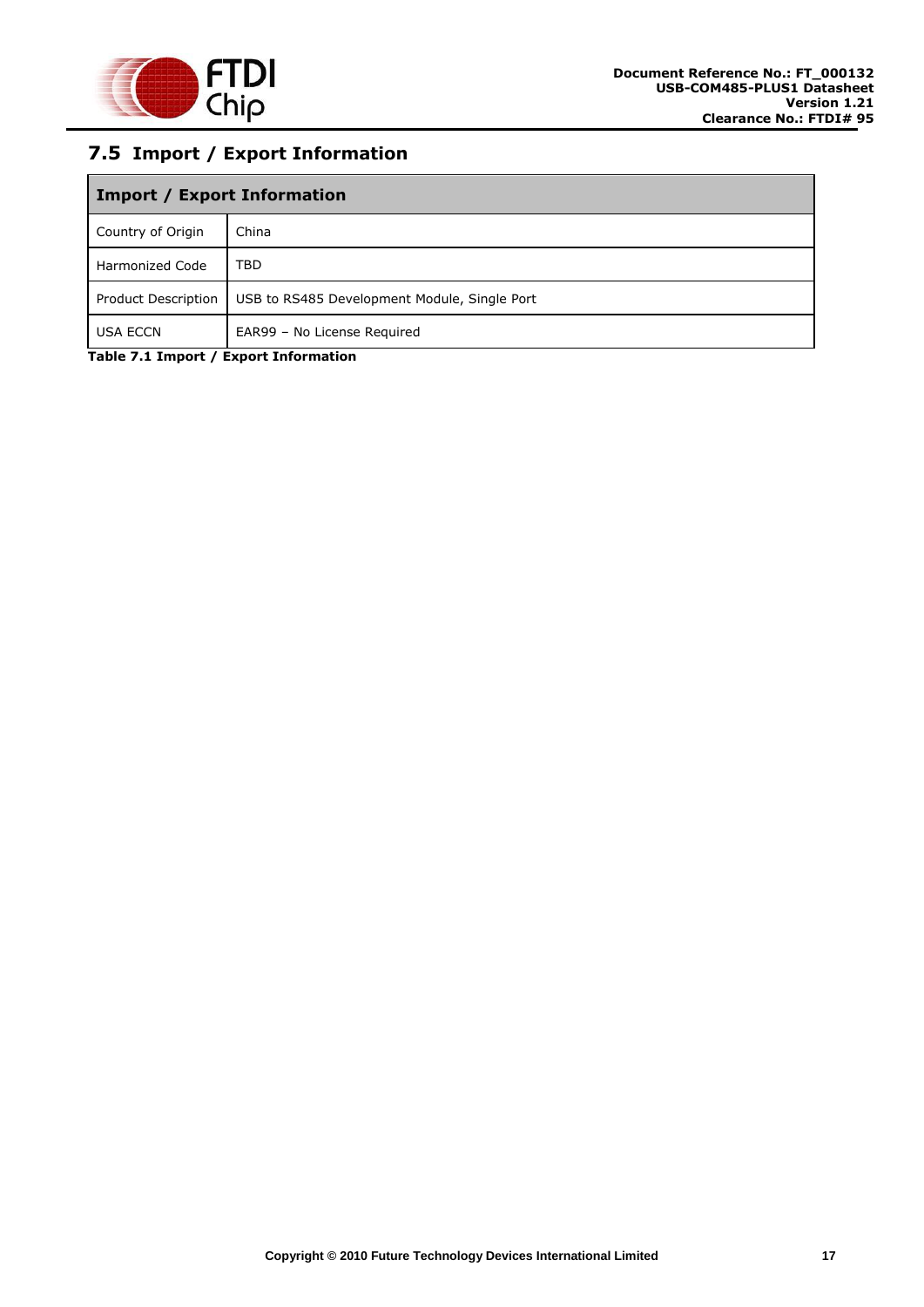

# <span id="page-18-0"></span>**8 Troubleshooting**

#### <span id="page-18-1"></span>**8.1 Hardware**

Cables are the most common sources of trouble with external devices.

Check the following:

- USB cable is properly inserted at both ends
- Computer power is ON
- Computer is not in Sleep or Standby
- If a USB Hub is used, be sure it is set for "Self-Powered" operation
- If a USB Hub is used, be sure all cables are properly inserted
- If all the above are OK, the Yellow LED should be lit, indicating the device has been recognized by the USB subsystem.

RS485 cables – check the following:

- Check for specific handshake requirements of your RS485 peripheral.
- Because there is no handshake signals, ensure the application is set to "No Hardware Handshake", or equivalent.

## <span id="page-18-2"></span>**8.2 Device Driver**

Ensure the latest device driver is in use. See www.ftdichip.com

If other devices with FTDI chips are installed in the system, check with all manufacturers of these devices for the latest device drivers.

See the FTDI installation guides for additional details: <http://ftdichip.com/Documents/InstallGuides.htm>

Common Windows Device Driver Troubles:

- DEVICE TIMES OUT: The default settings of the device driver assume typical data transfers of  $\bullet$ hundreds to thousands or more bytes at a given time. Some applications, such as a GPS device, only send data in short packets, often only a few bytes. If this is the case, it may be necessary to adjust the driver buffer size and/or latency timer to smaller values. These values can be adjusted through the Advanced driver options as noted in Figure 2.13. The buffer size can be reduced to 64 bytes. The latency timer can be set as low as 2ms. A setting of 1ms will cause unnecessary USB traffic and could adversely affect data transmission.
- ERRATIC MOUSE POINTER: The device driver defaults to query an attached device to find out whether it is a mouse or modem, consistent with native COM port operation. Some RS485 peripherals constantly send short packets of data, causing the host system to "think" a mouse or modem has been attached. These short packets will interfere with normal mouse operation causing the pointer to jump around the screen. If this happens, disconnect the RS485 device and *uncheck the Serial Enumerator* option, also found on the Advanced driver options screen in Figure 2.13.
- COM PORT IN USE: Windows keeps track of all COM port assignments. If multiple FTDIChip products have been connected to a single system, the COM port number will increase, even if the other devices are not attached. If the higher COM port assignments are not acceptable for the application, known unused COM port numbers should be uninstalled according to the FTDI installation guide: [http://ftdichip.com/Documents/InstallGuides.htm.](http://ftdichip.com/Documents/InstallGuides.htm)

# <span id="page-18-3"></span>**8.3 Technical Support**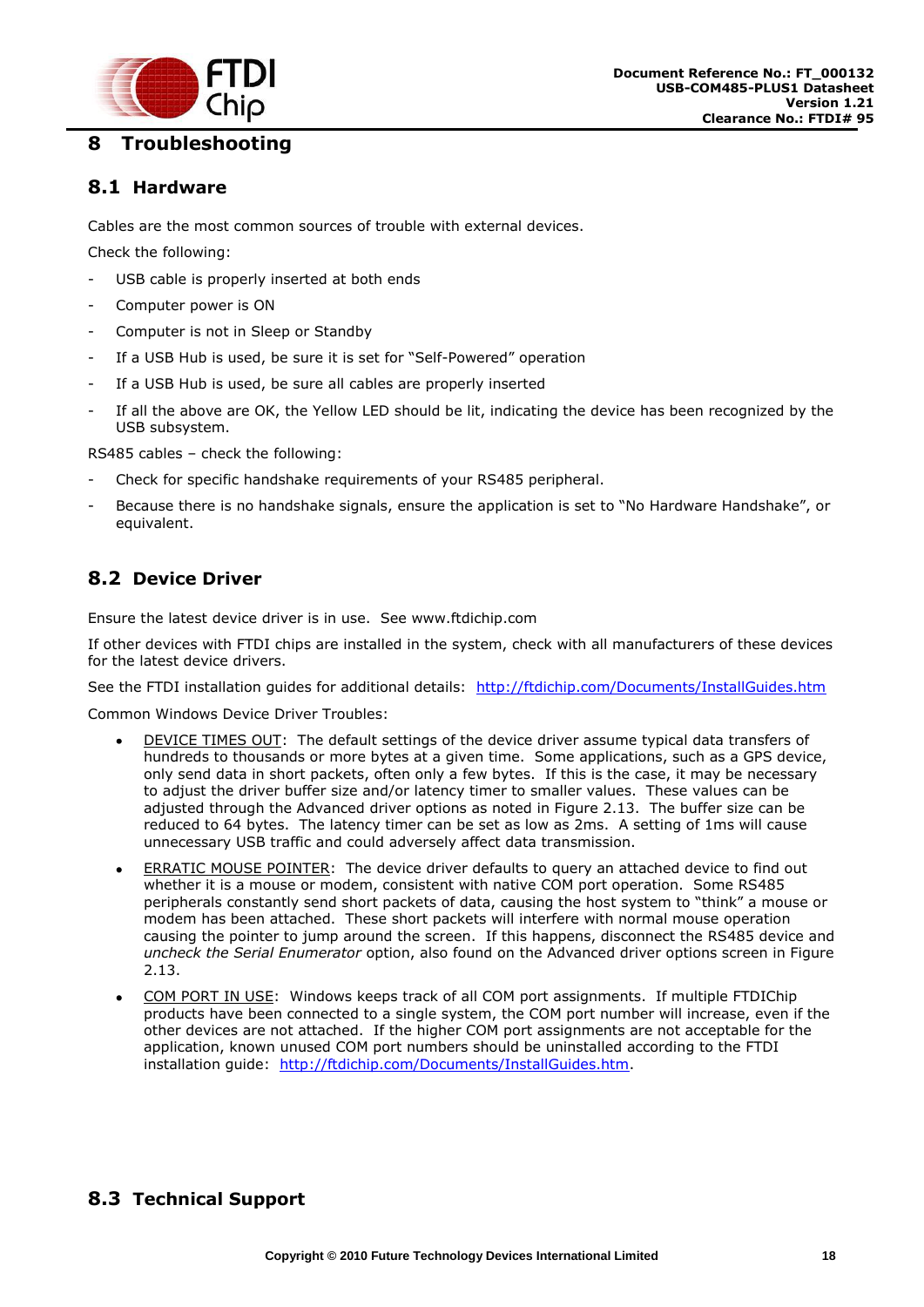

Technical support may be obtained from your nearest FTDIChip office:

United Kingdom: **[support1@ftdichip.com](mailto:support1@ftdichip.com)** United States: **[us.support@ftdichip.com](mailto:us.support@ftdichip.com)** China: **[cn.support@ftdichip.](mailto:cn.support@ftdichip)com** Taiwan **[tw.support1@ftdichip.com](mailto:tw.support1@ftdichip.com)**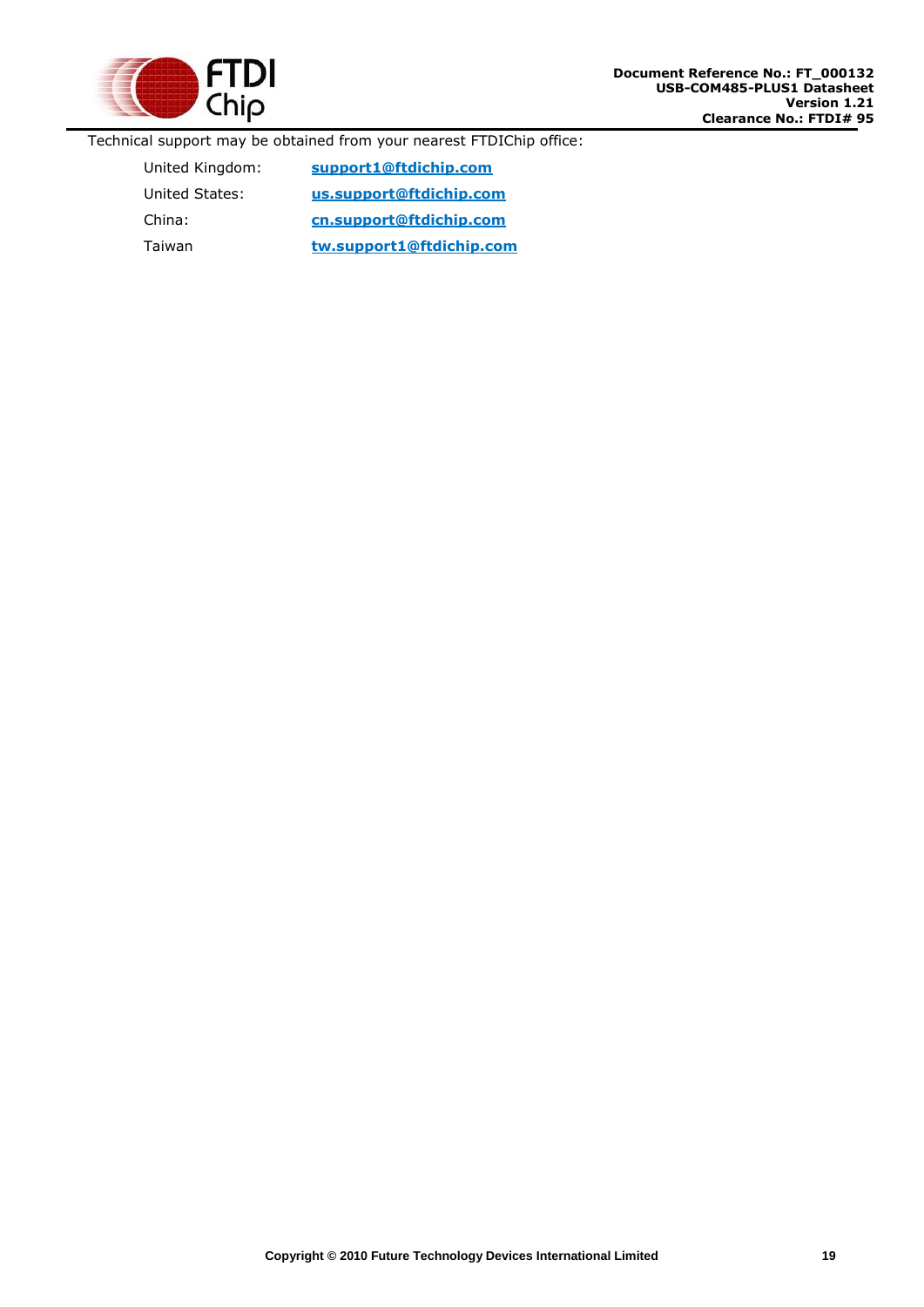

#### <span id="page-20-0"></span>**9 Contact Information**

#### **Head Office – Glasgow, UK**

Future Technology Devices International Limited

Unit 1, 2 Seaward Place, Centurion Business Park

Glasgow G41 1HH United Kingdom

Tel: +44 (0) 141 429 2777 Fax: +44 (0) 141 429 2758

E-mail (Sales) [sales1@ftdichip.com](mailto:sales1@ftdichip.com) E-mail (Support) [support1@ftdichip.com](mailto:support1@ftdichip.com) E-mail (General Enquiries) [admin1@ftdichip.com](mailto:admin1@ftdichip.com) Web Site URL [http://www.ftdichip.com](http://www.ftdichip.com/) Web Shop URL [http://www.ftdichip.com](http://www.ftdichip.com/)

#### **Branch Office – Shanghai, China**

Future Technology Devices International Limited (China) Room 408, 317 Xianxia Road, ChangNing District, ShangHai, China

Tel: +86 [\(21\) 6](LiveCall:(503)547-0988)2351596 Fax: +8[6\(21\) 6](LiveCall:(503)547-0987)2351595

E-Mail (Sales): [cn.sales@ftdichip.com](mailto:cn.sales@ftdichip.com) E-Mail (Support): c[n.support@ftdichip.](mailto:.support@ftdichip)com E-Mail (General Enquiries): cn[.admin1@ftdichip.com](mailto:admin1@ftdichip.com) Web Site URL: [http://www.ftdichip.com](http://www.ftdichip.com/)

#### **Branch Office – Taipei, Taiwan**

Future Technology Devices International Limited (Taiwan) 2F, No 516, Sec. 1 NeiHu Road Neihu District Taipei 114 Taiwan, R.O.C. Tel: +886 (02) 8797 1330 Fax: +886 (02) 8751 9737

E-mail (Sales) [tw.sales1@ftdichip.com](mailto:tw.sales1@ftdichip.com) E-mail (Support) [tw.support1@ftdichip.com](mailto:tw.support1@ftdichip.com) E-mail (General Enquiries) [tw.admin1@ftdichip.com](mailto:tw.admin1@ftdichip.com) Web Site URL [http://www.ftdichip.com](http://www.ftdichip.com/)

#### **Branch Office – Hillsboro, Oregon, USA**

Future Technology Devices International Limited (USA) 7235 NW Evergreen Parkway, Suite 600 Hillsboro, OR 97123-5803 USA Tel: +1 (503) 547 0988 Fax: +1 (503) 547 0987

E-Mail (Sales) [us.sales@ftdichip.com](mailto:us.sales@ftdichip.com) E-Mail (Support) [us.support@ftdichip.com](mailto:us.support@ftdichip.com) E-mail (General Enquiries) [us.admin@ftdichip.com](mailto:us.admin@ftdichip.com) Web Site URL [http://www.ftdichip.com](http://www.ftdichip.com/)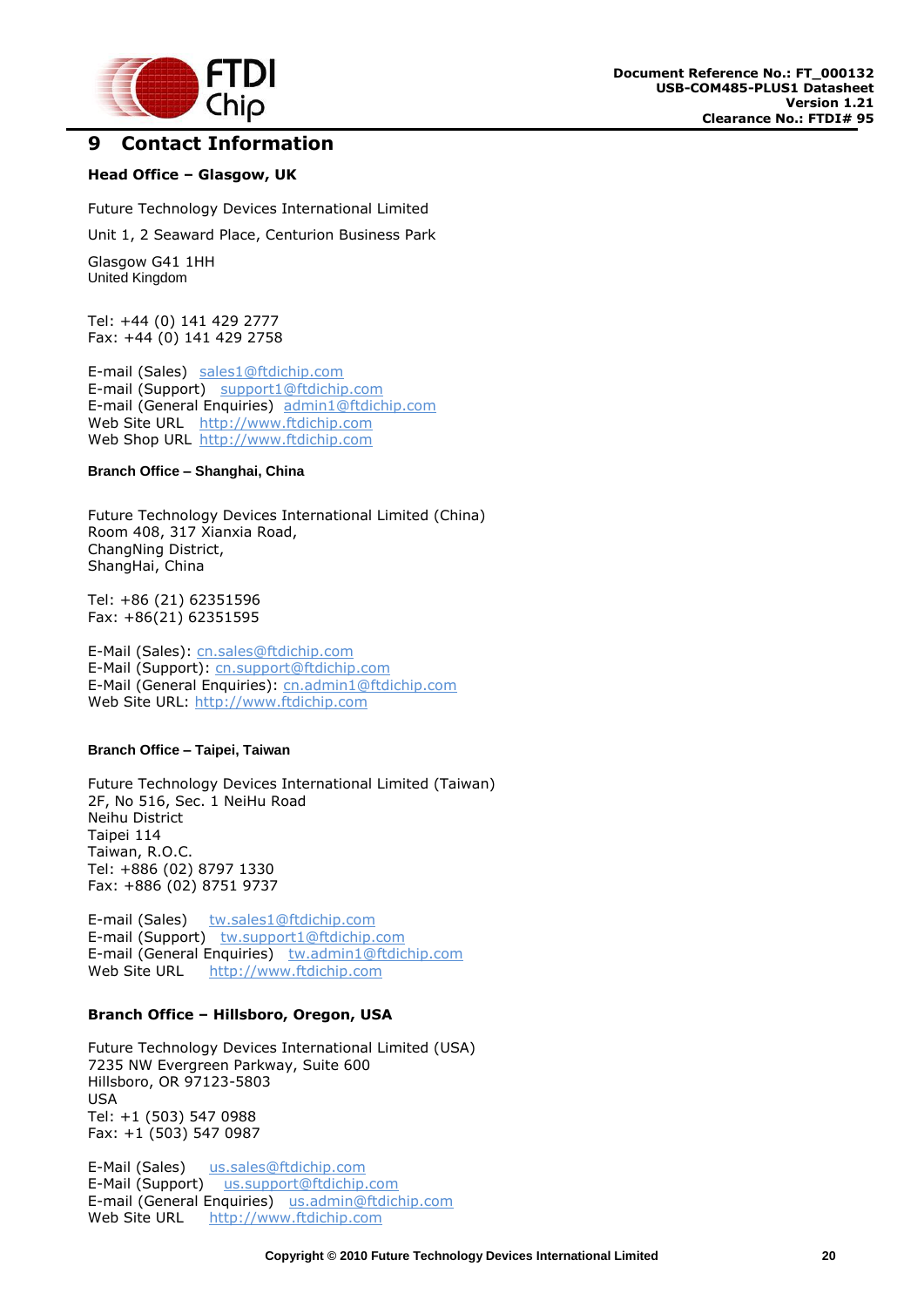

#### **Distributor and Sales Representatives**

Please visit the Sales Network page of the FTDI Web site for the contact details of our distributor(s) and sales representative(s) in your country.

Vinculum is part of Future Technology Devices International Ltd. Neither the whole nor any part of the information contained in, or the product described in this manual, may be adapted or reproduced in any material or electronic form without the prior written consent of the copyright holder. This product and its documentation are supplied on an as-is basis and no warranty as to their suitability for any particular purpose is either made or implied. Future Technology Devices International Ltd will not accept any claim for damages howsoever arising as a result of use or failure of this product. Your statutory rights are not affected. This product or any variant of it is not intended for use in any medical appliance, device or system in which the failure of the product might reasonably be expected to result in personal injury. This document provides preliminary information that may be subject to change without notice. No freedom to use patents or other intellectual property rights is implied by the publication of this document. Future Technology Devices International Ltd, Unit 1, 2 Seaward Place, Centurion Business Park, Glasgow G41 1HH United Kingdom. Scotland Registered Number: SC136640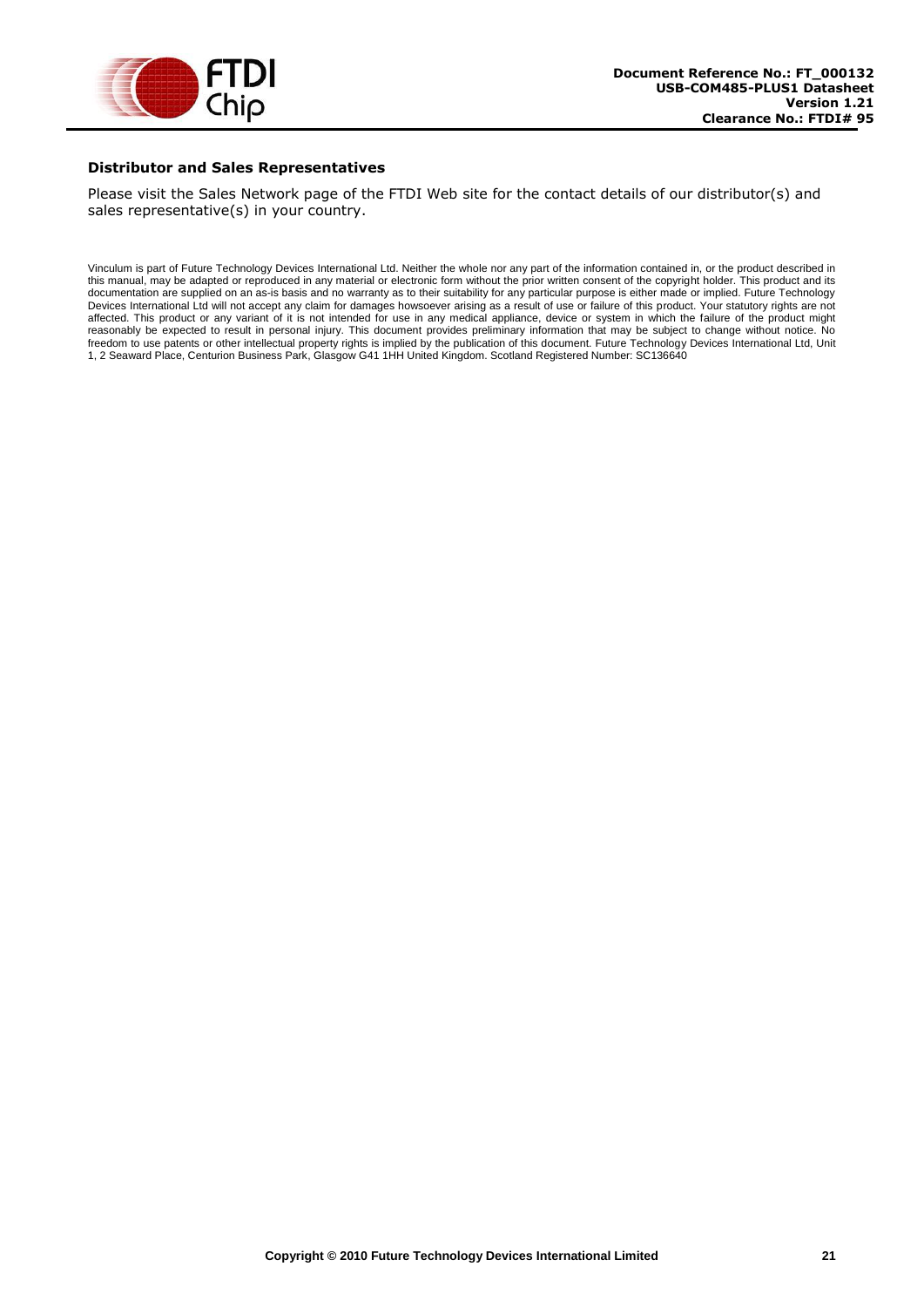

# <span id="page-22-0"></span>Appendix A - List of Figures and tables

| <b>List of Figures:</b> |  |
|-------------------------|--|
|                         |  |
|                         |  |
|                         |  |
|                         |  |
|                         |  |
|                         |  |
|                         |  |
|                         |  |
|                         |  |
|                         |  |
|                         |  |
|                         |  |
|                         |  |

#### List of tables: